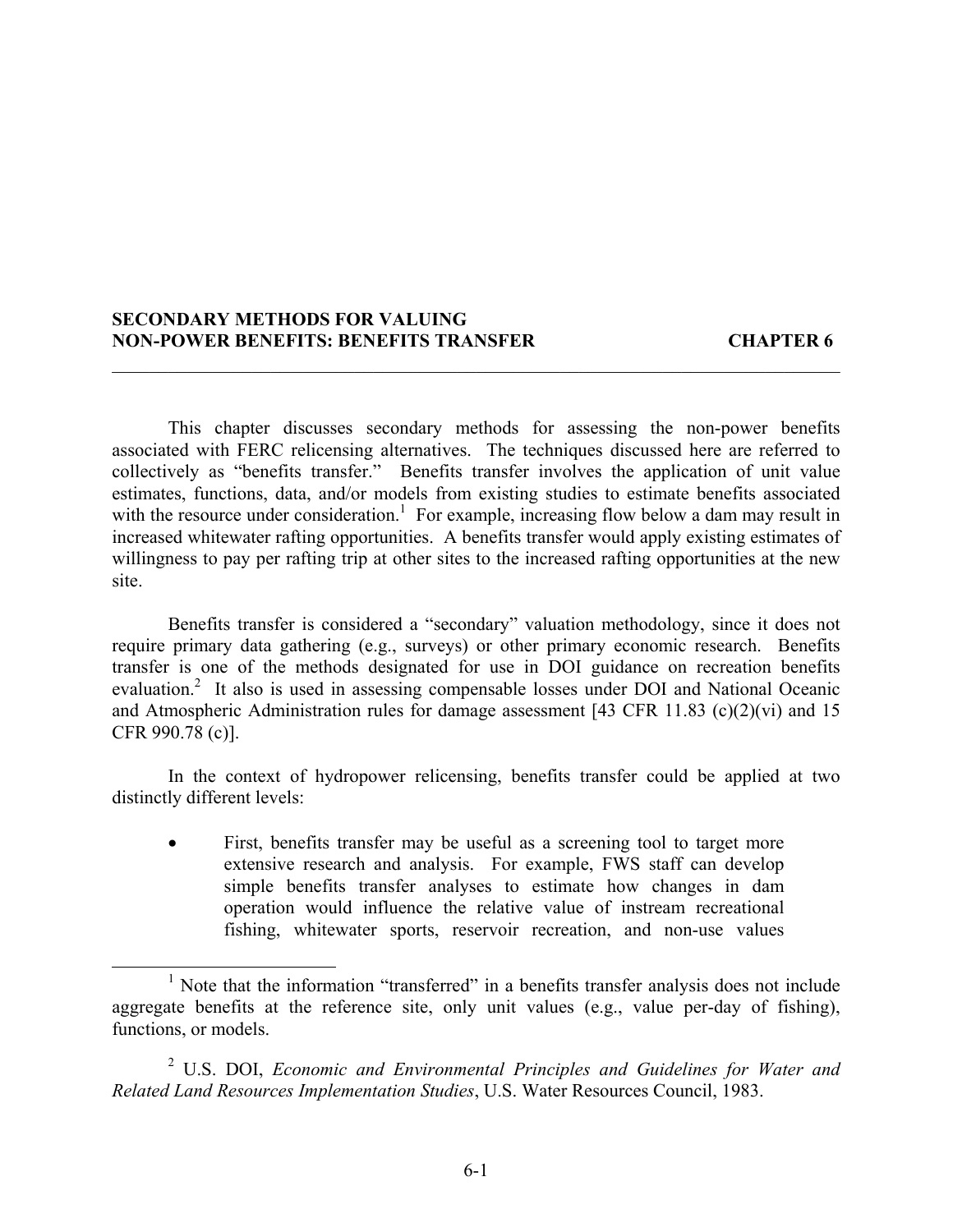associated with increased flow. If this screening reveals, for instance, a high potential for increased use value associated with recreational fishing, primary research could be focused accordingly.

Second, a more sophisticated benefits transfer analysis may be sufficiently rigorous for direct inclusion in an environmental impact statement (EIS) when assessing the relative merits of different alternatives.

No clear line divides these two different applications of benefits transfer. It is up to the analyst to determine whether the level of confidence in the benefits transfer is sufficient for the analysis to stand on its own, or whether primary research is needed. The choice between primary research and benefits transfer can be influenced by a number of factors, including the following:

- Because it relies on existing data, benefits transfer is generally less costly to conduct relative to primary research. Given typical constraints on research resources, benefits transfer is often the only feasible analytic option.
- The decision to use benefits transfer is often a function of the quality of data available for the analysis. Below, we discuss the factors that affect the reliability and rigor of benefits transfer estimates.
- As discussed earlier, primary research may be advisable when the relicensing involves a highly contentious project and/or exceptionally valuable river resources that warrant precise economic characterization.

It is noteworthy that benefits transfer techniques have been previously applied as input to FERC relicensing procedures. In many cases, environmental organizations or state agencies have developed reports that use benefit transfer techniques to more fully integrate non-power values into the relicensing decision process. $3 \text{ In isolated instances, FERC}$  has relied on benefits transfer approaches to consider non-power benefits; the Brazos River case study presented in Chapter 7 of this report represents one such example. Internal policy documents developed by FERC also recognize the use of benefits transfer approaches in making relicensing decisions.<sup>4</sup>

<sup>3</sup> See, for example, Meyer Resources Inc., *An Analysis of FERC/DEIS-0103 - Conduit Hydroelectric Project - FERC 2342-005 Washington*, prepared for American Rivers and the Yakima Indian Nation, February 1996; and Freeman, A. Myrick, *The Economic Benefits of Removing Edwards Dam*, May 31, 1995 (unpublished).

<sup>4</sup> See FERC, *Deciding Competing Resource Use Issues at FERC -- From Theory to Practice*, prepared by James M. Fargo, 1993.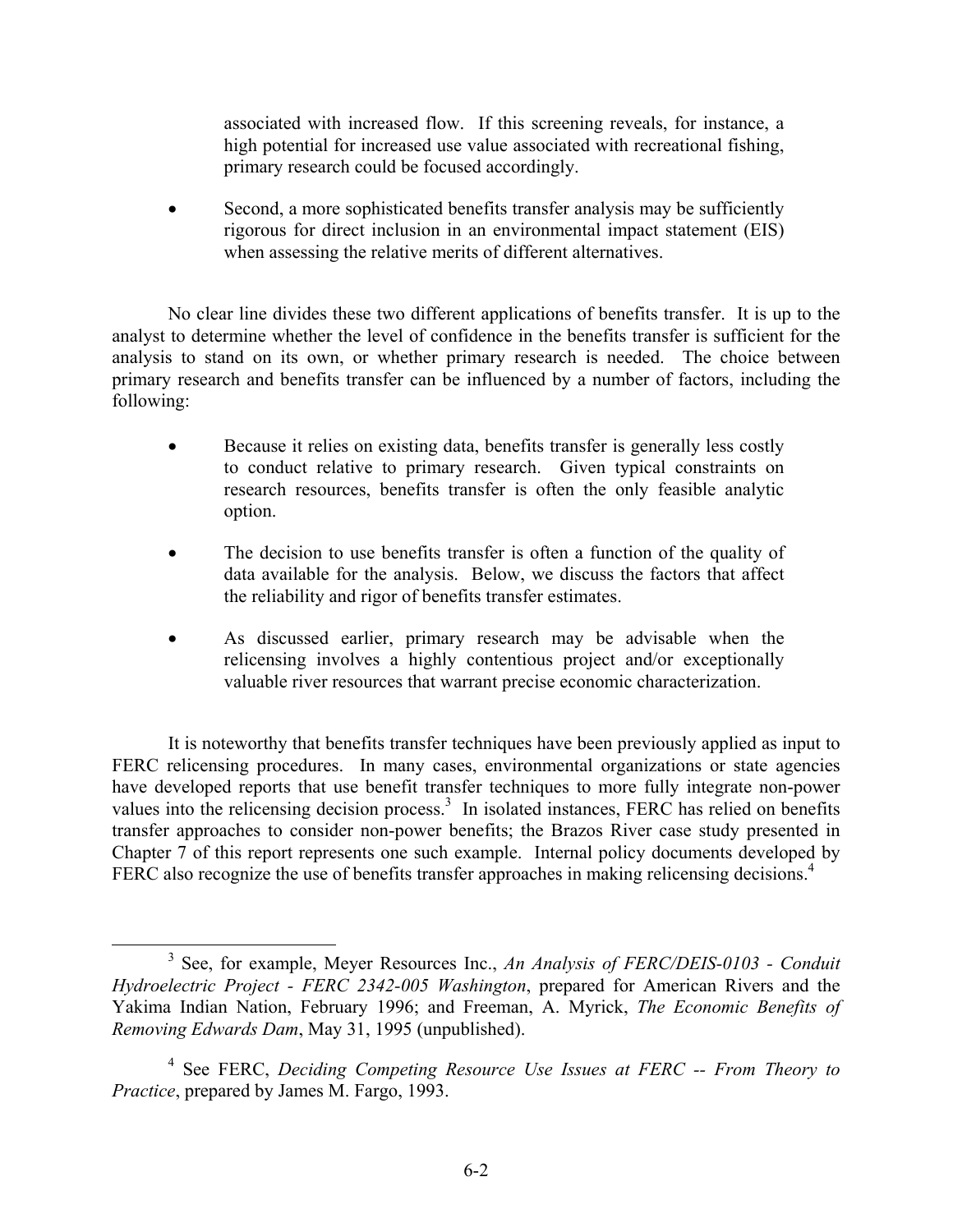This chapter first provides an overview of benefits transfer techniques, discussing basic analytic steps and reviewing the types of benefits transfer approaches that exist. The remainder of the chapter examines categories of benefits transfer potentially most relevant in relicensing actions, suggesting approaches and parameters that may be useful to FWS staff. Specifically, we review how benefits transfer can be used to analyze the following:

- Recreational fishing;
- Whitewater recreation;
- Other recreational activities;
- Increased instream flow; and
- Non-use values.

# **OVERVIEW OF BENEFITS TRANSFER**

Before moving to a discussion of specific applications, it is useful to consider general concepts common to benefits transfer. $5$  Below, we review:

- Steps involved in conducting benefits transfer, with an emphasis on evaluating the relevance of existing studies to the resource under consideration;
- Different types of benefits transfer, ranging from transfer of simple values to transfer of full models; and
- Limitations of benefits transfer.

# **Basic Steps for Conducting Benefits Transfer**

Evaluating economic benefits using benefits transfer involves three basic steps. We discuss these steps in general terms below. Later in this chapter, we look at specific benefits transfer exercises that may be applicable to relicensing actions and the details of the various steps.

 $<sup>5</sup>$  Portions of this discussion are based on Unsworth, Robert E. and Timothy B. Petersen,</sup> *A Manual for Conducting Natural Resource Damage Assessment: The Role of Economics,*  prepared for Division of Economics, U.S. Fish and Wildlife Service, 1995.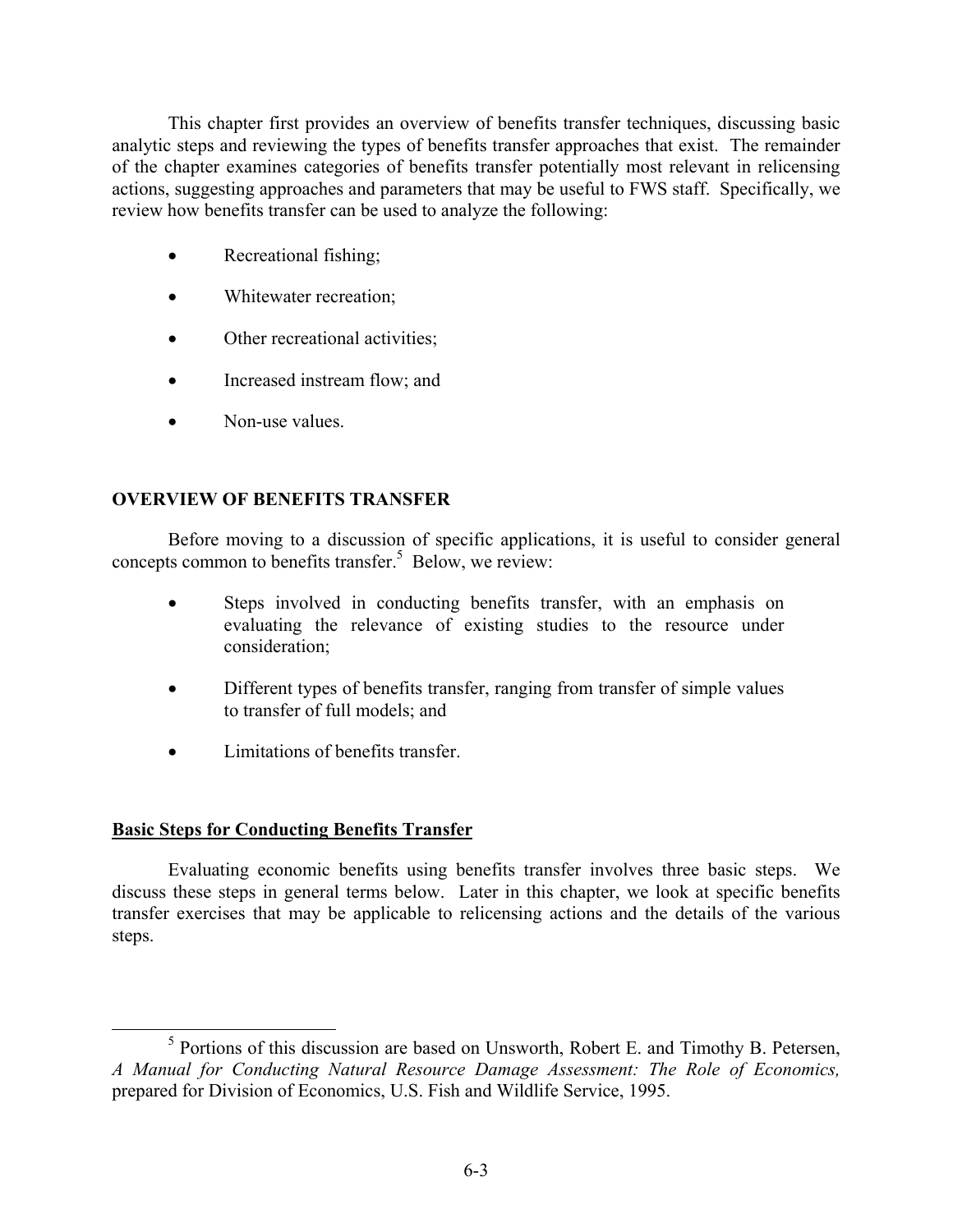#### **Step 1: Identifying the Resource or Service to be Valued**

The first step in a benefits transfer is to identify and characterize the resource or service flows to be valued. This step is often challenging because the resource or service may depend upon unique site conditions and complex ecological factors. For example, the benefits of passage structures that allow migration of anadromous fish may be measured in part by the value of the associated increase in recreational fishing at the site. However, the relationship between restoration of fish stocks and the level of recreational fishing is complex and will likely require professional judgment. Later in this chapter, we discuss methods for estimating changes in the level of key recreational activities such as fishing and whitewater rafting.

### **Step 2: Identifying and Evaluating Existing Studies**

The second step of benefits transfer involves reviewing existing valuation literature to identify potentially applicable studies. In particular, this step entails identifying studies that evaluate similar resources and/or services as those affected at the policy site.<sup>6</sup> The studies to be examined typically include primary research of the type discussed in Chapter 5, e.g., travel cost and contingent valuation studies.

A thorough benefits transfer has three characteristics: (1) reliance on high-quality studies; (2) consistency between the resource to be valued and the resource in the study; and (3) consistency in the relevant population and the "extent of the market" for the policy site and the study site.

### **Quality of the Existing Study**

The benefits transfer analysis should incorporate results from high-quality studies. The studies should be based on adequate data, sound economic methods, and correct empirical techniques. For example, studies that rely on population samples should use state-of-the-art sampling methods, with sample sizes and response rates sufficient to generate and obtain statistically reliable results.

Recognizing high-quality studies can be difficult. One way to ensure that quality studies are used is to rely on work published in established, peer-reviewed journals. Articles from economics journals are likely to follow accepted practices and therefore offer more reliable findings. Likewise, certain types of "gray" literature -- e.g., reports developed by state resource agencies -- may be subject to close review, although such sources generally are less reliable than journal sources.

### **Resource Consistency**

 $6$  The term "policy site" denotes the resource or location for which benefits are being considered; i.e., in this case, the policy site is the hydropower project site facing relicensing.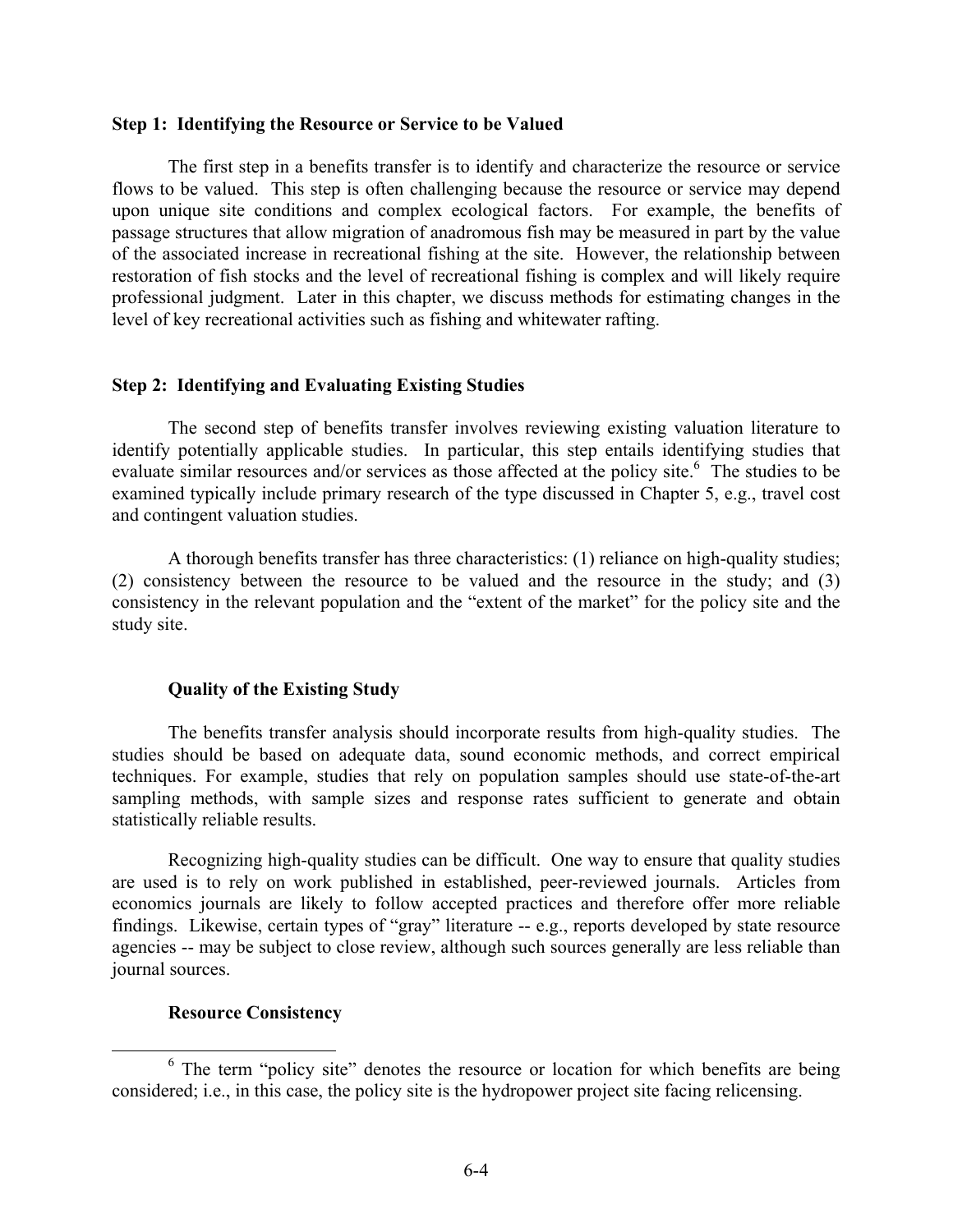Evaluating the applicability of an existing study to resource valuation at a hydropower site involves comparing the characteristics of the resource or services at the dam with those in the existing study. If these characteristics differ, it will be necessary to consider whether these differences are likely to have a significant effect on the valuation, and if so, whether adjustments can be made to account for these differences.

Evaluating whether resource/service characteristics are similar enough to support a transfer between an existing study and the dam site largely depends on the judgment of the analyst and the intended use of the estimate. Such an evaluation involves consideration of all characteristics of the resources that might affect the way an individual values them. For example, a benefits transfer involving recreational fishing must consider how the study site and policy site compare in terms of the relative aesthetic quality of the sites, the predominant method of fishing, the predominant species sought, the proximity of the site to population centers, the availability of substitute fishing sites (see below), and other factors.

An especially important aspect of resource similarity involves the availability of substitute resources and the price associated with those substitutes (e.g., for recreational opportunities, the distance that must be traveled to access the site). Differences in the availability and cost of substitutes are likely to affect individuals' value for a resource and therefore have implications for the benefits transfer analysis. For example, the river below a dam may represent one of many local fishing sites that are of comparable or better quality. Restoration of fish populations in the river will not yield a significant net increase in social welfare if anglers simply substitute effort from an equivalent site. An increase in social welfare can occur if the restored site allows anglers to travel a shorter distance to fish (i.e., to pay a lower price for fishing) or if anglers increase their total amount of fishing activity (i.e., number of fishing days).

The availability of substitute sites also is of concern in considering potential non-use losses associated with dams. For example, if removal of a dam restores the river to a wild and scenic state uncommon in the region, individuals may be willing to pay more for this change than if many such rivers exist in the region. Therefore, in conducting a benefits transfer, care must be taken that the study site and the subject site are similar in this regard.

#### **Characteristics of the Affected Population**

In a benefits transfer, the characteristics of the population holding values for the policy resource and the population included in the existing study should be comparable. Relevant characteristics include, but are not limited to age, income, education level, proximity to the site and the level of environmental concern.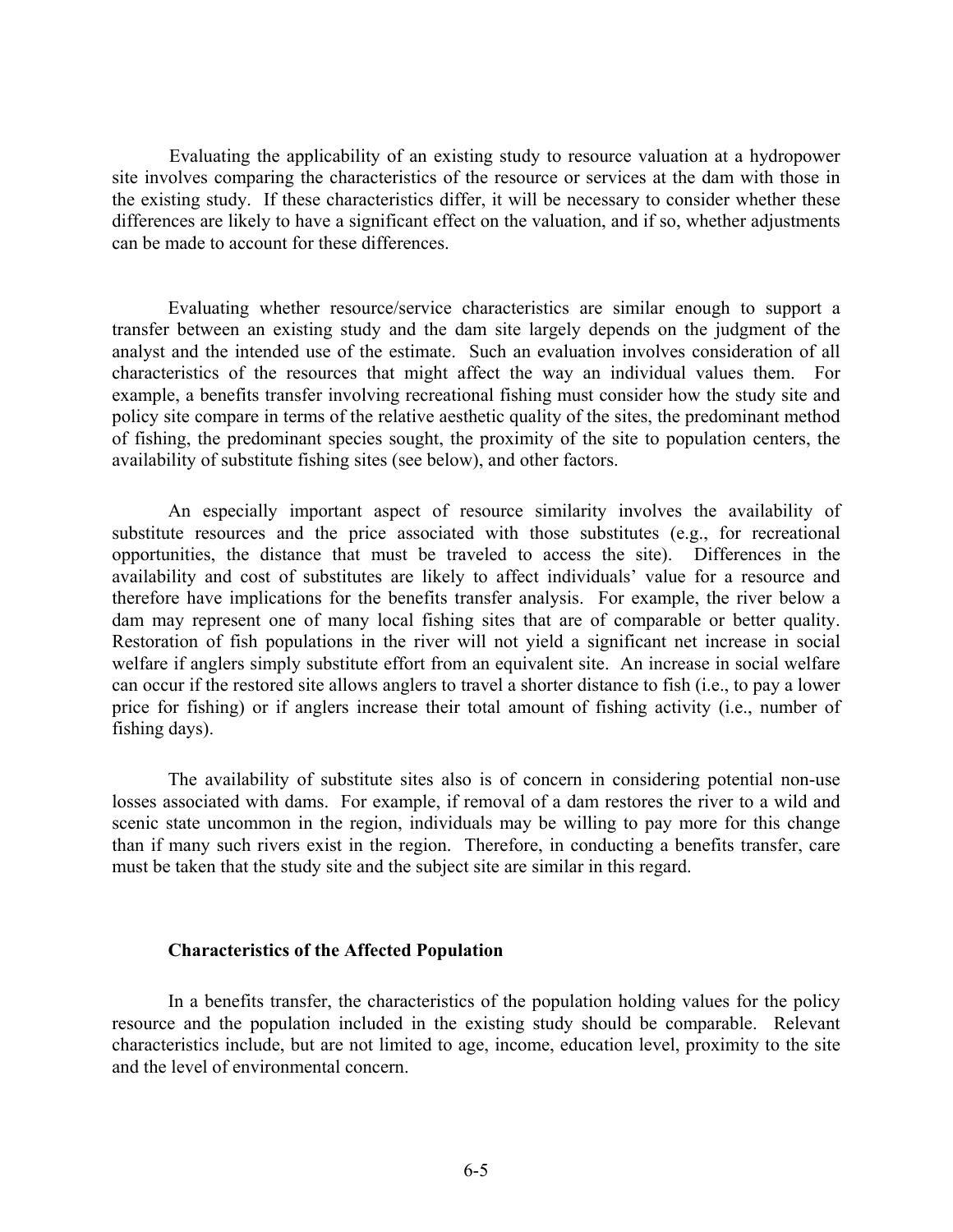To compare population characteristics, the analyst should evaluate the means, medians and range of values for these characteristics. Significant differences in population characteristics can be accommodated if the study case estimates resource or service values as a function of these characteristics. Small differences in population characteristics are unlikely to have a significant effect on economic benefit estimates.

# **Extent of the Market**

Each natural resource will have a geographic area over which its users are drawn.<sup>7</sup> An important component of economic benefits estimation is defining this market. The extent of the market determines the size of the population that values the resource and services provided, and thus has a significant effect on the magnitude of the resultant economic benefit estimate. For example, the magnitude of non-use values associated with a resource can depend on the size of the population assumed to hold values for the affected resource (e.g., local, regional, national). For instance, a study of the non-use value of a nationally known wild and scenic river would not be appropriate in estimating non-use values for a lesser-know river (even if the biological and physical qualities of the two are comparable).

To estimate the extent of the market, analysts might consider the following factors:

 How unique is the resource? Are there other resources similar to it in the area? Is the resource locally important, regionally important, nationally important?

 How many households are likely to hold direct use or non-use values for the affected resources and what is the geographic extent of these households?

How far do people travel to use the affected resources?

Unfortunately, the benefits transfer literature has not fully addressed the issue of how differences in the size and characteristics of the market affect the transferability of benefit estimates. When using benefits transfer techniques, analysts should carefully consider the extent of the market both in the policy site and study site and whether differences in these market definitions are likely to affect the value of the resources.

 $<sup>7</sup>$  Defining the extent of market for a natural resource or service is a concern in applying</sup> all types of valuation methods, not just benefits transfer.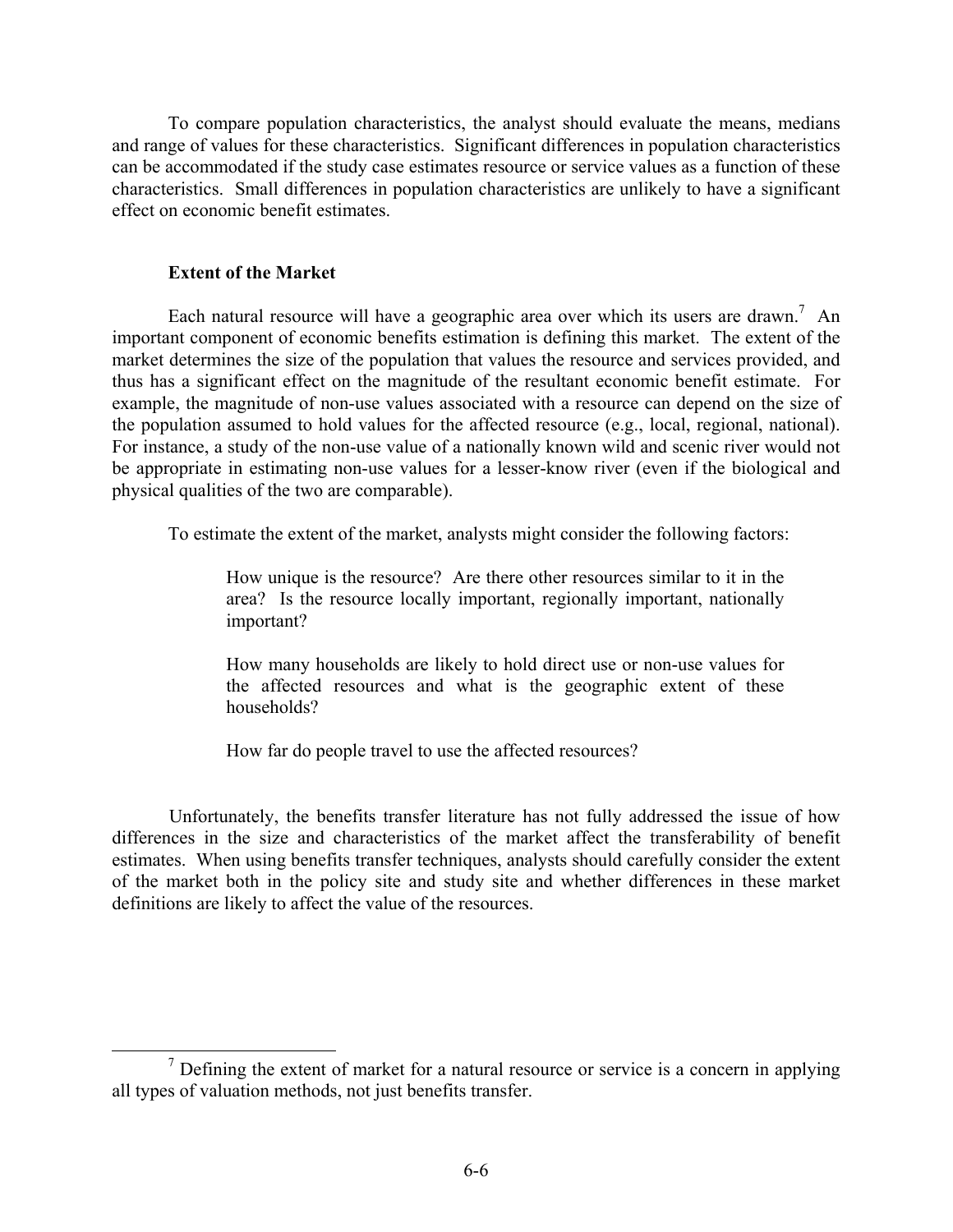#### **Step 3: Conducting the Benefits Transfer**

The final step in benefits transfer is to calculate economic benefits (or losses). This involves application of the values, functions, data and/or models identified in Step 2. For example, Step 2 may involve a review of studies valuing recreational fishing activity similar to that found at the project site. These studies will provide an estimate of the value per day of recreational fishing. These values can be combined with information on anticipated increases in fishing activity to estimate the annual value of recreational fishing associated with the change in dam operation.

We provide more detail on Steps 1 through 3 later in this chapter when we discuss specific techniques for analyzing different categories of non-power benefits.

### **Types of Benefits Transfer**

A benefits transfer exercise can take several forms. Below, we discuss the possible approaches.

### **Value Transfers**

Simple transfers of resource values involve the application of existing recreational activity values, non-use values, or other values to monetize changes in natural resource services provided by resources at the policy site. The transferred value can be a value reported in an individual study or the average from a set of studies that address the same or similar categories of resources or services. For example, a set of studies may suggest that the average value per whitewater rafting trip is \$40; if data suggest that rafting activity may increase by 1,000 trips per year, the annual value of this increase is \$40,000 (\$40 \* 1,000 trips).

#### **Transfer of Value Functions and Models**

Regardless of the primary research approach used (e.g., travel cost, contingent valuation), most studies of resource value use statistical methods to estimate a relationship between a variable of interest (e.g., willingness to pay to fish) and several explanatory variables. For example, willingness to pay for a day of recreational fishing at a river may be a function of the individual's income and catch rates experienced on the river:

$$
WTP = 5.0 + 0.001
$$
(Income) + 4.0(Catch Rate)

A benefits transfer could value a day of fishing on a different river by using the full equation evaluated at the means for each of the explanatory variables. For example, if anglers at the site under consideration have an average income of \$30,000 per year, and if the average catch rate on the river is one fish per day, the estimated willingness to pay per day would be \$39.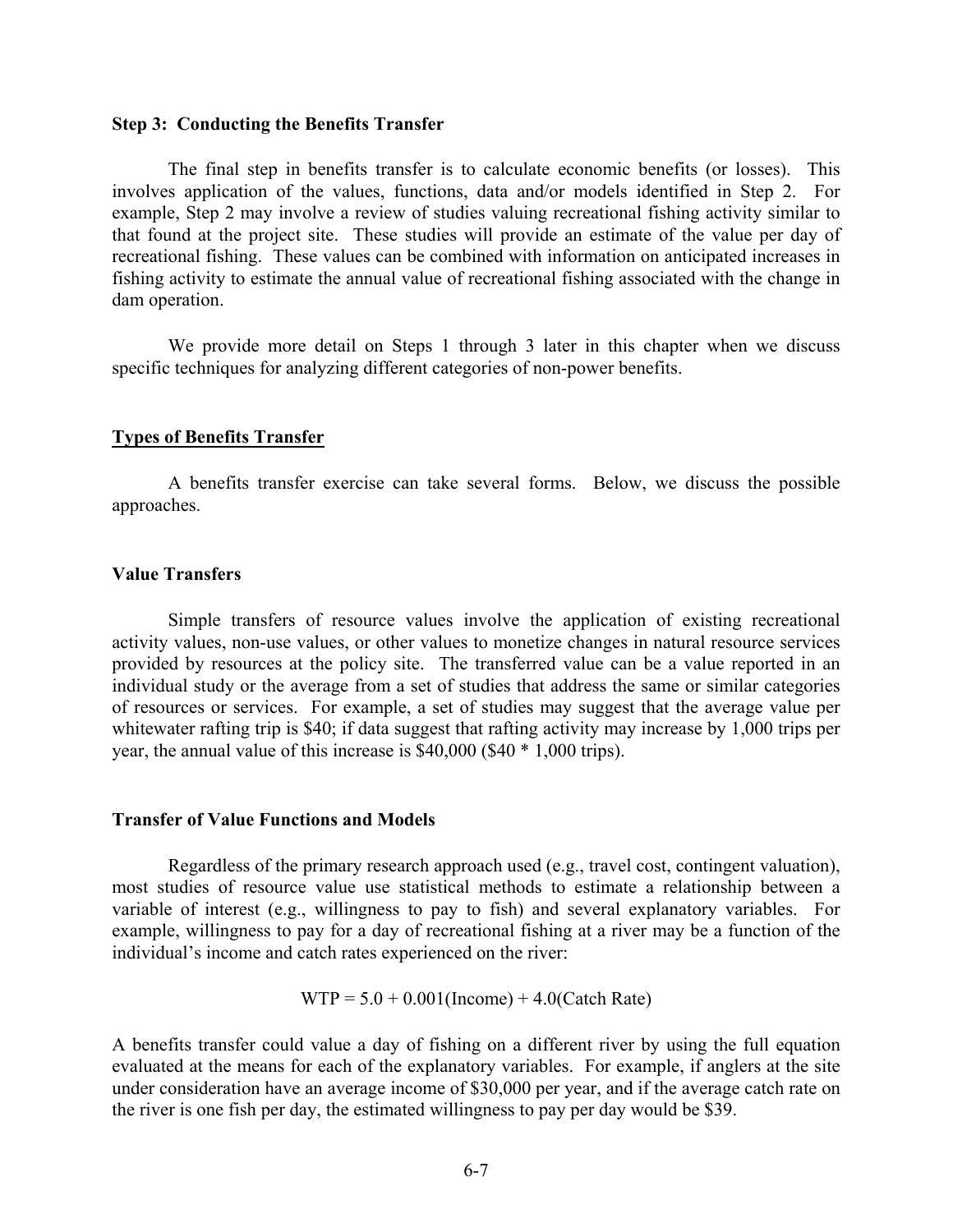The advantage of using estimated models in a benefits transfer is that factors such as site characteristics and socioeconomic characteristics of the population are incorporated explicitly, rather than assuming rough equivalence of circumstances between the site in the existing study and the site under consideration. Studies have shown that transfer of benefit functions yields more reliable and accurate results than simple transfers of average site benefits.<sup>8</sup> The tradeoff, of course, is that such transfers are more analytically demanding.

### **Transfers of Activity Data**

Transfers of data, functions, or models from existing studies can be used to estimate changes in recreational activity days at an affected site. For example, data on potential levels of recreational fishing activity that will result when flows are restored in a river could be estimated based on levels of activity at comparable sites in the area. Such "fishing pressure" data (generally expressed in terms of number of participants per day per mile of river or acre of surface water body) may be transferred by considering the length of the affected stream or size of the affected water body. Because changes in activity levels are often the most uncertain element in the benefits transfer calculation, this process can be critical to the estimates developed.

### **Limitations and Appropriate Uses of Benefits Transfer**

The preceding discussion makes it clear that a key limitation of benefits transfer lies in the ability of the analyst to locate appropriate results from pre-existing studies and apply them to the policy site in a sophisticated manner. Close attention must be paid to matching key factors e.g., physical and geographic attributes, availability of substitutes, socioeconomic attributes -- in the study site and the subject site. Likewise, the quality of the benefits transfer will depend on the number of relevant studies, i.e., relying on average values from multiple studies is likely to be more reliable than transferring values on the basis of one or a few previous studies.

To date, relatively little formal research has been done to evaluate the reliability of benefits transfer estimates. Most benefits transfer work is performed by public agencies in support of broad policy decisions. As a result, much of the analysis resides in the "gray" literature and may not have been subject to systematic review.<sup>9</sup> The limited testing that has been done paints a mixed picture of the reliability of benefits transfer. On the one hand, some studies have shown a relatively good match between estimates achieved through benefits transfer and

<sup>&</sup>lt;sup>8</sup> Kirchhoff, Stefanie, et al., "Evaluating the Performance of Benefit Transfer: An Empirical Inquiry," *Journal of Environmental Economics and Management*, Vol. 33, No. 1, pp. 75-93, May 1997.

<sup>&</sup>lt;sup>9</sup> Boyle, Kevin J., and John C. Bergstrom, "Benefit Transfer Studies: Myths, Pragmatism, and Idealism," *Water Resources Research*, Vol. 28, No. 3, pp. 657-663, March 1992.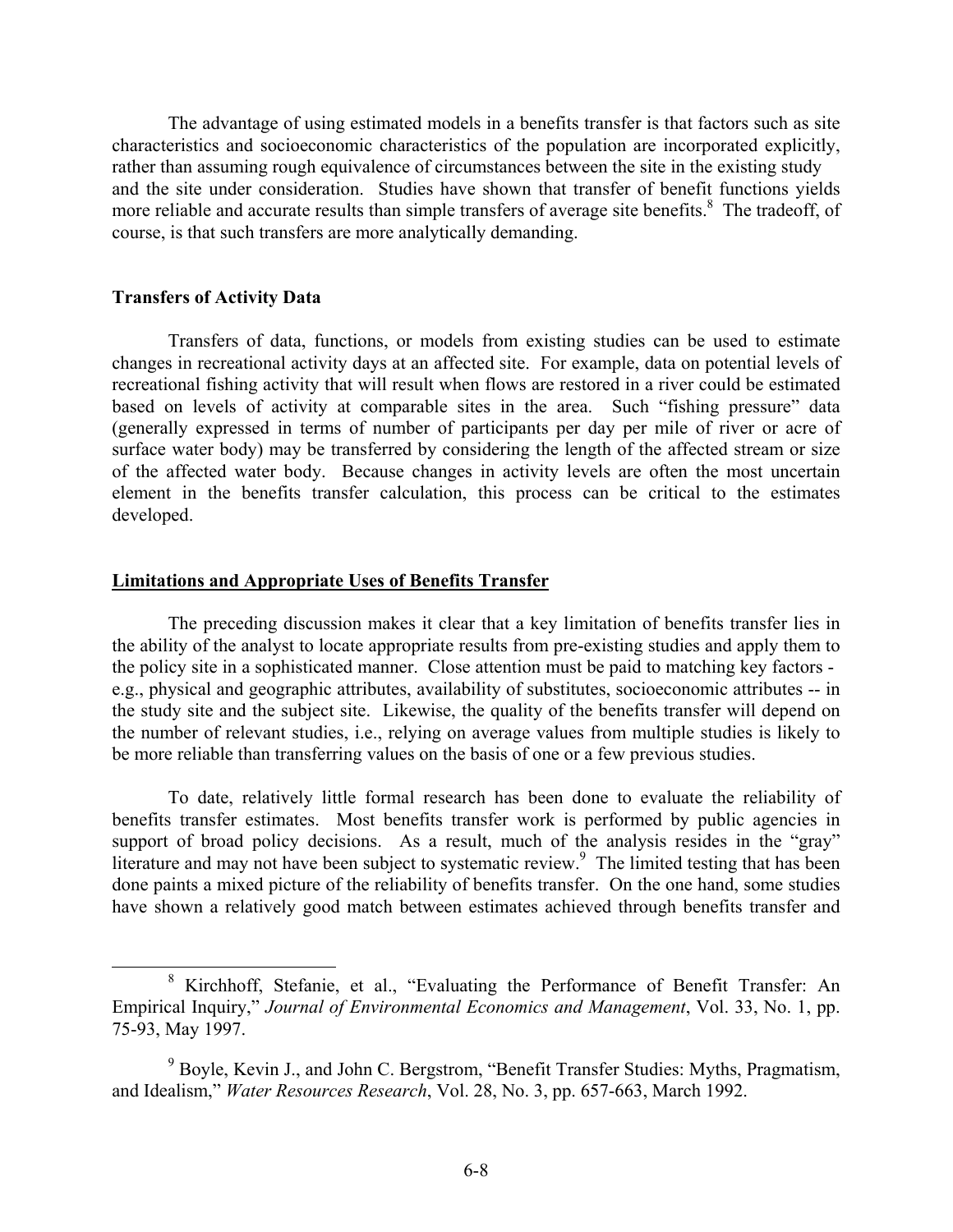estimates developed for the same site through primary research methods.<sup>10</sup> However, even when carefully crafted, a benefits transfer approach may not yield accurate benefits estimates. For example, Loomis used statistical tests to reject the hypothesis that two valuation equations for recreational fishing were identical; this test implies that the results from the one study region would lead to inaccurate estimates of recreational fishing values in the other region.<sup>11</sup>

 $E^*$  While the debate over the validity of benefits transfer continues, it is generally accepted that the resulting estimates are unlikely to be as accurate as estimates developed through primary research. Nonetheless, benefits transfer can be a useful screening tool. As mentioned, in the context of hydropower relicensing, benefits transfer may be used for identifying ecological services and resource uses of the greatest potential consequence. Such screening can help the Fish and Wildlife Service, FERC, and other parties target more in-depth research on the most significant non-power aspects of the project. In addition, benefits transfer may be the only analytic option available if resources for original research do not exist.

# **USING BENEFITS TRANSFER TO VALUE RECREATIONAL FISHING**

Hydropower facilities can have profound effects on fisheries and associated recreational uses. These effects include, but are not restricted to, the following:

- Impounding water behind a dam may cause changes in sediment levels, dissolved oxygen content, and water temperature, all of which affect fish survival and reproduction.
- Diversions at the dam may create bypass reaches where instream flow is significantly depleted, reducing fish habitat and eliminating the flow needed to trigger migration responses in anadromous fish.
- Dams may physically block the upstream movement of anadromous fish attempting to reach spawning areas and may entrain fish drawn into power turbines.

<sup>&</sup>lt;sup>10</sup> Bowker, J.M., et al., "Benefits Transfer and Count Data Travel Cost Models: An Application and Test of a Varying Parameter Approach with Guided Whitewater Rafting," Working Paper, USDA Forest Service, Southern Research Station, Athens, GA, April 1997.

<sup>&</sup>lt;sup>11</sup> Loomis, J.B., "The Evolution of a More Rigorous Approach to Benefit Transfer: Benefit Function Transfer," *Water Resources Research*, Vol. 28, No. 3, pp. 701-705, March 1992.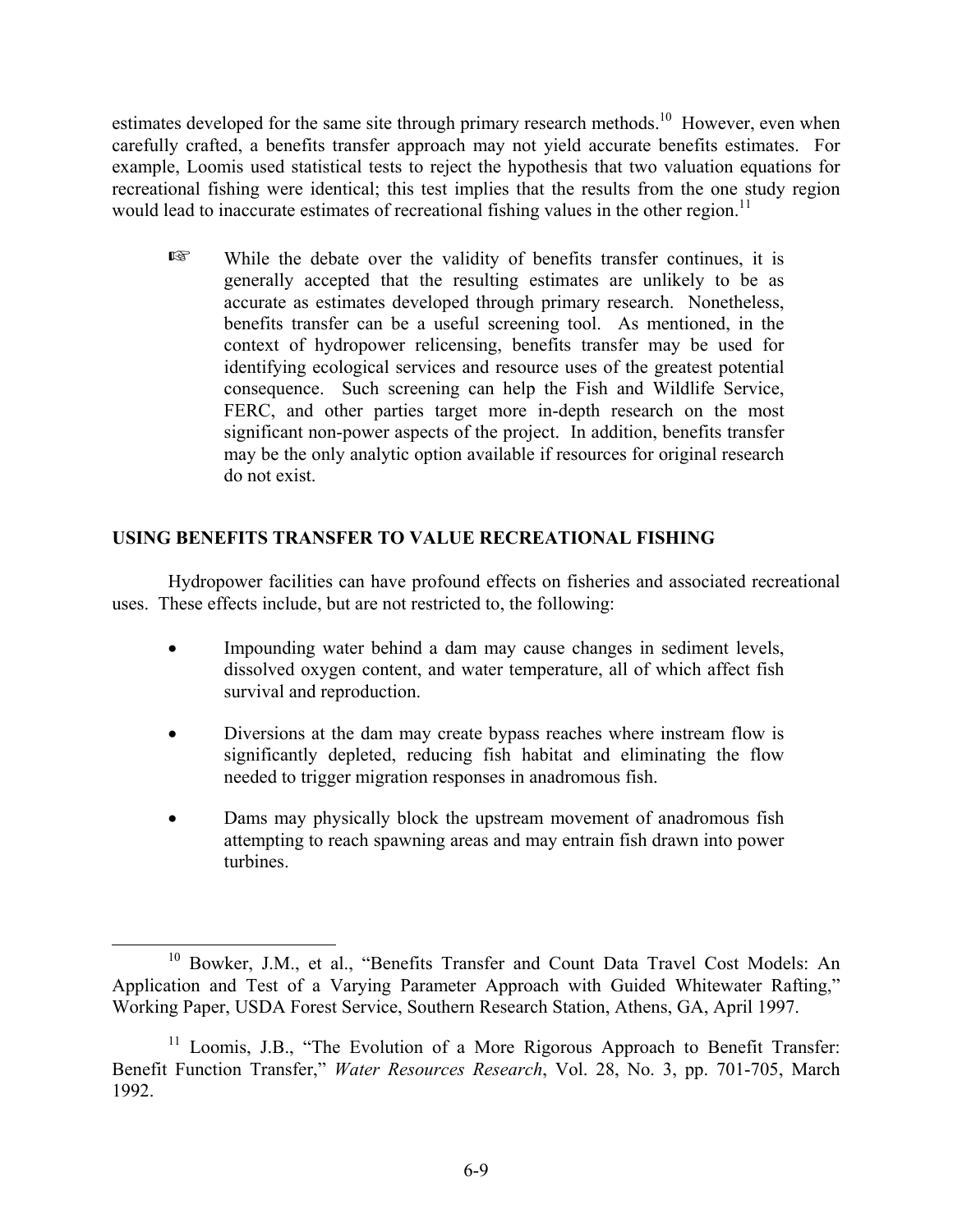In some cases, dams may enhance fisheries. Most notably, the creation of a reservoir may allow the establishment of fish species otherwise not present in the area.

The most prominent use value associated with healthy fishery resources is recreational fishing. As noted, anglers' willingness to pay for recreational fishing is frequently measured as part of society's overall value for fishery resources. Many EISs feature fisheries management and effects on recreational fishing as central points of concern in the relicensing decision. While the costs of dam operation alternatives such as minimum instream flow maintenance and installation of fish passage facilities is often explicitly addressed, the benefits provided by these measures are often given only qualitative consideration.

This section reviews benefits transfer methodologies for estimating the value of changes in recreational fishing. Specifically, we examine two different scenarios that may arise:

- First, we consider instances where relicensing alternatives may create or eliminate recreational fisheries, thereby changing the total amount of fishing activity in the area of the dam.
- Second, we consider methods for valuing marginal changes in the quality of a recreational fishery.

# **Valuing Changes in the Level of Recreational Fishing Activity**

In some cases, changes in dam operation may increase or reduce the total amount of recreational fishing activity in the area. For example, a dam upstream from coastal waters may block the migration of anadromous fish; removal of the dam may restore the fish runs and essentially create a recreational fishing site where none previously existed. Likewise, restoration of flow in an extremely dewatered bypass reach may create new fishing opportunities. Finally, dam removal may eliminate a recreational fishery that had been established on a reservoir above the dam.

The economic implications of these scenarios can be characterized through a simple benefits transfer that estimates total net willingness to pay (i.e., consumer surplus) associated with the fishing activity that is created or eliminated. Two components are necessary to implement such an analysis:

- An estimate of the total annual fishing activity level (i.e., days or trips); and
- Estimates of the consumer surplus per day or trip.

Multiplying these two components yields a rough estimate of the total annual recreational value of the fishery.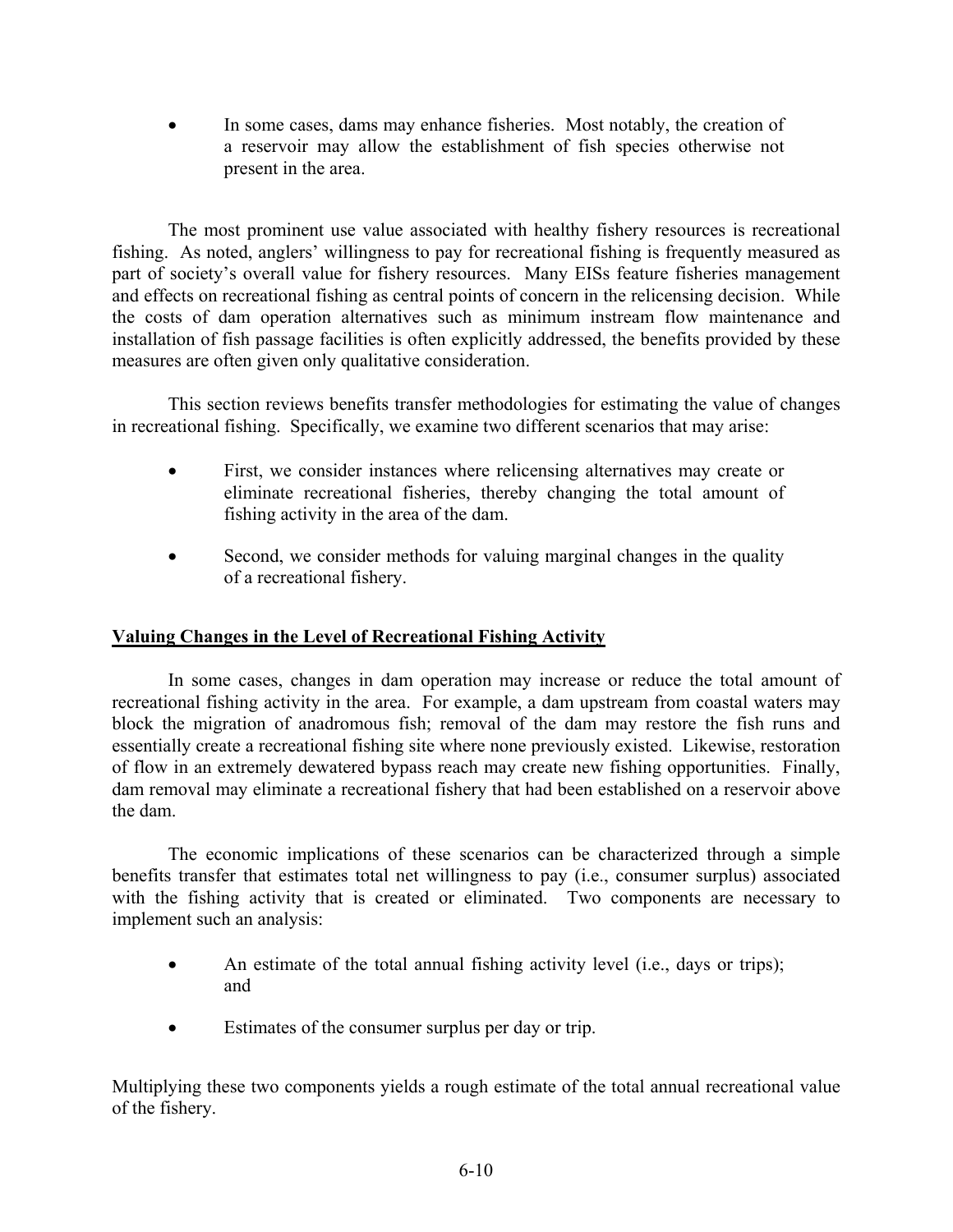### **Estimating Fishing Activity Levels**

The analytic demands of estimating fishing activity levels depend upon the scenario being analyzed. Obviously, it is easier to obtain data on *existing* levels of activity than it is to estimate *potential* levels of activity. The simplest case would involve elimination of a reservoir and the associated fishing activity. The licensee or park management officials may keep records on fishing activity at the reservoir. The quality of these data will vary depending upon the survey methods used; e.g., "windshield" counts will be less accurate than park registration data.

It is more challenging to evaluate the degree of activity associated with new recreational fishing opportunities. While no single approach is widely accepted or applicable, rough estimates can be developed in a number of ways. For example, if salmon runs are re-established in a river, fishing activity could be gauged in the following ways:

- The analyst could consider fishing pressure at an analogous river in the region where seasonal salmon fishing is an attraction. For example, state fish and wildlife officials may have data on the annual fishing trips per mile of river or acre of surface water at the analogous river.<sup>12</sup>
- Fishing pressure could also be estimated relative to the expected magnitude of the spawning runs. Statewide or regional data may exist on fishing days per number of migrating fish; the analyst can use these data in conjunction with biological studies predicting the magnitude of spawning runs to estimate fishing activity in near-term and future years.
- Likewise, state officials in charge of fish stocking operations may also have data on the number of fishing days expected based on stocking rates or on the number of river miles stocked.

In developing estimates of fishing activity levels, it is important to bear in mind practical constraints. Most notably, physical access to the policy site is critical. For example, the availability of parking and access to the banks of the river will influence whether additional fishing can be accommodated.

Finally, in estimating how fishing activity will react to a change in dam operation, the analyst must consider the full set of behavioral changes that may occur. The most notable example involves the tradeoff between flatwater (reservoir) and river fishing. Drawing down a reservoir to enhance river flow may induce added river fishing, but may reduce fishing in the reservoir above the dam (e.g., by eliminating boat launch access at docks). If flatwater fishing opportunities are plentiful in the area, loss of consumer surplus may be minimal. However, if

<sup>&</sup>lt;sup>12</sup> The analogous water body must be chosen carefully. In particular, if the comparison site is too close to the river under consideration, anglers may simply substitute one location for the other, yielding little or no increase in total consumer surplus. However, sites that are too distant may differ from the policy site in substantive ways, decreasing the reliability of the activity estimate.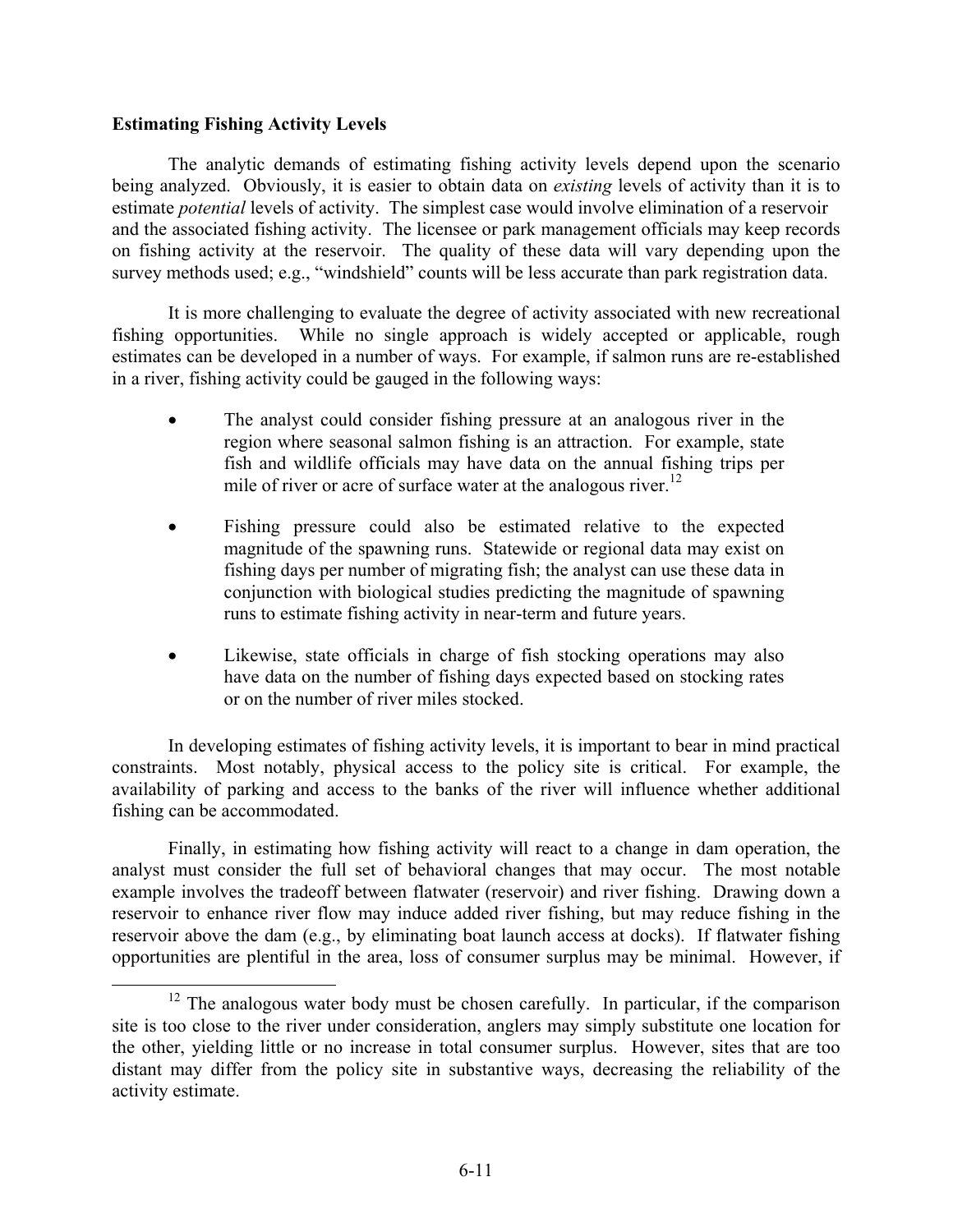flatwater opportunities are limited, the losses for these anglers may partially or even totally offset gains for river anglers. In general, when assessing changes in recreational activity, the analyst should carefully consider the full set of effects that a change in the resource may have.

### **Total Values per Unit of Recreational Fishing**

The second element needed to estimate the value of fishing activity created or eliminated by changes in dam operation is the value per day or per trip for a recreational fishing opportunity. As noted in Chapter 5, a wealth of studies have used travel cost, contingent valuation, and other approaches to estimate anglers' net willingness to pay for recreational fishing. Because a number of these studies have been performed, many benefits transfer exercises for recreational fishing calculate average per-day or per-trip values across a relevant subset of studies, rather than attempting to match conditions at the policy site with a single study site.

Exhibit 6-1 summarizes a set of total consumer surplus estimates potentially useful in developing benefits transfer screening studies of recreational fishing values. The estimates were developed using the FWS database of sport fishing values (see description below). As shown, existing studies have generated estimates of both willingness to pay per day of recreational fishing as well as per recreational fishing trip.<sup>13</sup> To facilitate the use of these data in benefits transfer analyses, we have grouped the estimates according to other factors that may influence willingness to pay: species, geographic region, and lake versus river fishing  $(i.e., habitat)<sup>14</sup>$ 

<sup>&</sup>lt;sup>13</sup> Trips may range from one to many days in length. While some studies specify average trip length, others do not. Therefore, the trip values provided here apply to trips of unspecified length and should be used with caution.

<sup>&</sup>lt;sup>14</sup> The number of available salmon fishing estimates is insufficient for regional division.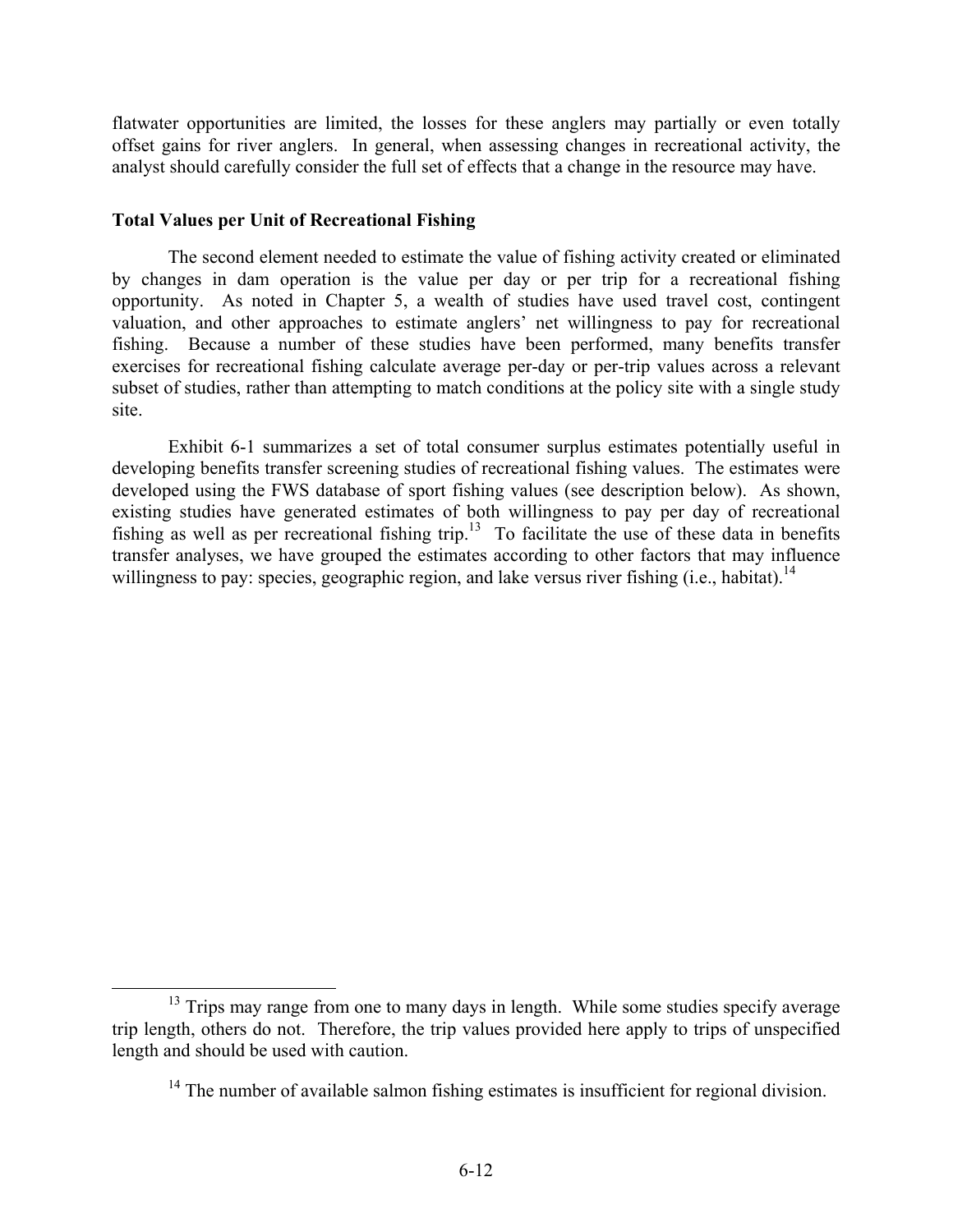|                                                                             | <b>Exhibit 6-1</b>                                                   |                                                                                                                                                                                                                              |             |       |        |                               |             |      |        |                               |
|-----------------------------------------------------------------------------|----------------------------------------------------------------------|------------------------------------------------------------------------------------------------------------------------------------------------------------------------------------------------------------------------------|-------------|-------|--------|-------------------------------|-------------|------|--------|-------------------------------|
|                                                                             | <b>SUMMARY OF TOTAL PER-DAY AND PER-TRIP FISHING VALUES (\$1997)</b> |                                                                                                                                                                                                                              |             |       |        |                               |             |      |        |                               |
| Per Trip<br>Per Day                                                         |                                                                      |                                                                                                                                                                                                                              |             |       |        |                               |             |      |        |                               |
| <b>Species</b>                                                              | Region                                                               | Habitat                                                                                                                                                                                                                      | <b>High</b> | Low   | Median | Number of<br><b>Estimates</b> | <b>High</b> | Low  | Median | Number of<br><b>Estimates</b> |
| Trout                                                                       | West                                                                 | River                                                                                                                                                                                                                        | \$421       | \$19  | \$136  | 64                            | \$762       | \$11 | \$45   | 70                            |
|                                                                             |                                                                      | Lake                                                                                                                                                                                                                         | \$383       | \$102 | \$256  | 8                             | \$169       | \$7  | \$39   | 37                            |
|                                                                             | East                                                                 | River                                                                                                                                                                                                                        | \$198       | \$28  | \$29   | 4                             | \$21        | \$13 | \$18   | 5                             |
|                                                                             |                                                                      | Lake                                                                                                                                                                                                                         | N.A.        | N.A.  | N.A.   | N.A.                          | \$143       | \$1  | \$23   | 8                             |
| Other<br>Freshwater                                                         | West                                                                 | River                                                                                                                                                                                                                        | \$123       | \$7   | \$31   | 10                            | \$98        | \$17 | \$44   | 15                            |
|                                                                             |                                                                      | Lake                                                                                                                                                                                                                         | \$156       | \$7   | \$36   | $\overline{7}$                | \$98        | \$15 | \$40   | 25                            |
|                                                                             | East                                                                 | River                                                                                                                                                                                                                        | \$198       | \$16  | \$28   | 6                             | \$88        | \$13 | \$18   | 11                            |
|                                                                             |                                                                      | Lake                                                                                                                                                                                                                         | \$198       | \$24  | \$28   | 3                             | \$62        | \$14 | \$22   | 18                            |
| Salmon                                                                      | All U.S.<br>(except AK)                                              | River/Lake                                                                                                                                                                                                                   | \$762       | \$25  | \$240  | 16                            | \$46        | \$3  | \$23   | 17                            |
| \$67<br>\$90<br>Marine/Mixed<br>\$186<br>10<br>N.A.<br>N.A.<br>N.A.<br>N.A. |                                                                      |                                                                                                                                                                                                                              |             |       |        |                               |             |      |        |                               |
|                                                                             |                                                                      | Note: N.A. denotes cases where an insufficient number of studies exist for estimates to be developed.<br>Source: Boyle, et al., "A Database of Sport Fishing Values", prepared for the U.S. Fish and Wildlife Service, 1998. |             |       |        |                               |             |      |        |                               |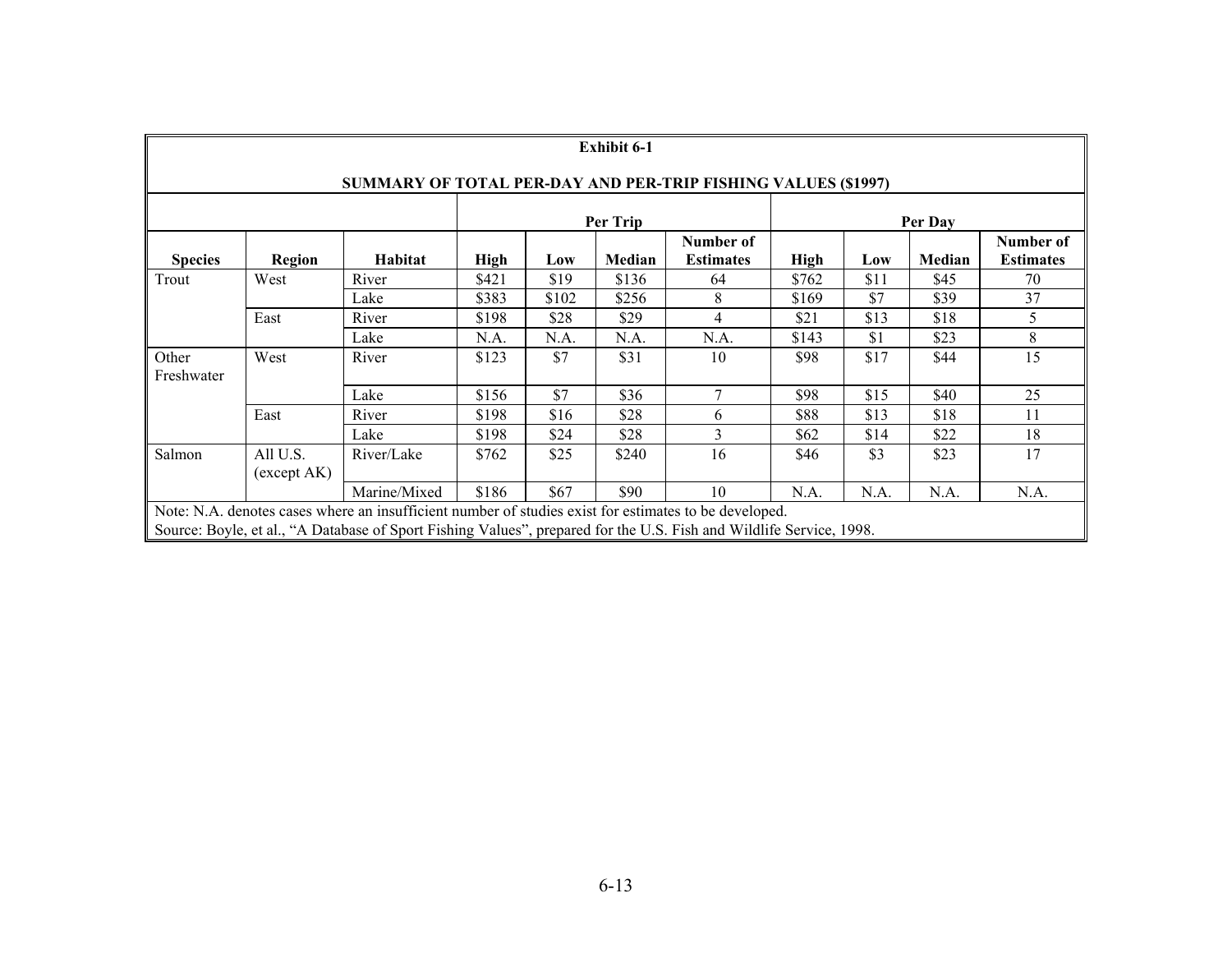As shown, available studies yield wide-ranging estimates of willingness to pay, even when we control for key factors. For example, estimates of consumer surplus associated with a day of trout fishing in western rivers ranges from a high of \$760 to a low of \$11.<sup>15</sup> Because of this variability, the exhibit provides median values for each category of estimate. It is noteworthy that values from the literature may systematically overstate willingness to pay for typical fishing resources because many of the available studies focus on the most desirable fishing resources. For example, the high estimate of \$760 is based on high-income, non-resident anglers' willingness to pay for a "blue ribbon" trout fishery in Montana.

Because anadromous fish passage is frequently at issue in dam relicensing, we provide more detailed information for these species (see Exhibit 6-2). Per-day values range from \$5 to \$40 while per-trip values range from \$26 to \$187. It is noteworthy that variation can be significant, even for the same location; the two estimates for the Sacramento, California area differ by a factor of seven. This kind of variation highlights the need for sensitivity analysis (i.e., development of upper and lower bound estimates) when performing benefits transfer.

| <b>Exhibit 6-2</b>                                                                                                                                            |                                                     |                         |      |       |  |  |  |  |
|---------------------------------------------------------------------------------------------------------------------------------------------------------------|-----------------------------------------------------|-------------------------|------|-------|--|--|--|--|
| REPRESENTATIVE PER-DAY AND PER-TRIP<br><b>FISHING VALUES FOR ANADROMOUS SPECIES (\$1997)</b>                                                                  |                                                     |                         |      |       |  |  |  |  |
| Per Trip<br>Per Day<br>Consumer<br>Consumer<br><b>Surplus</b><br><b>Surplus</b><br><b>Study</b><br><b>Methodology</b><br>Value<br>Value<br>Waterbody/Location |                                                     |                         |      |       |  |  |  |  |
| Crutchfield, J.A. and K.<br>Schelle (1978)                                                                                                                    | Columbia River head to Neah<br>Bay, Washington      | Contingent<br>valuation | \$40 |       |  |  |  |  |
| Huppert, D. (1989)                                                                                                                                            | San Joaquin River System,<br>Sacramento, California | Travel cost             |      | \$187 |  |  |  |  |
| Olsen, D et al. (1991)                                                                                                                                        | Puget Sound, Washington                             | Contingent<br>valuation |      | \$88  |  |  |  |  |
| Roach, B. (1996)                                                                                                                                              | Sacramento area, California                         | Travel cost             |      | \$26  |  |  |  |  |
| Rowe et al. (1989)                                                                                                                                            | Penobscot River, Maine                              | Contingent<br>valuation | \$5  |       |  |  |  |  |
| Source: Boyle, et al., "A Database of Sport Fishing Values", prepared for the U.S. Fish and Wildlife Service,<br>1998.                                        |                                                     |                         |      |       |  |  |  |  |

 By combining estimates of the increased number of fishing days with the appropriate consumer surplus estimate, the analyst can derive a rough estimate of the net change in social welfare associated with new recreational fishing. For example, if restoration of a trout fishery in a river in Idaho is expected to create 1,000 recreational fishing days, the annual value of this restored activity would be approximately \$45,000 (1,000 \* \$45). Note that screening analyses can be structured in a way that yields useful information without specific estimates of increased fishing activity. Most notably, the analyst can "reality check" the potential for a relicensing

<sup>&</sup>lt;sup>15</sup> Note that all dollar figures presented in this chapter have been converted to a common dollar year (1997) to normalize for inflation. We used the Gross Domestic Product deflator to adjust all figures.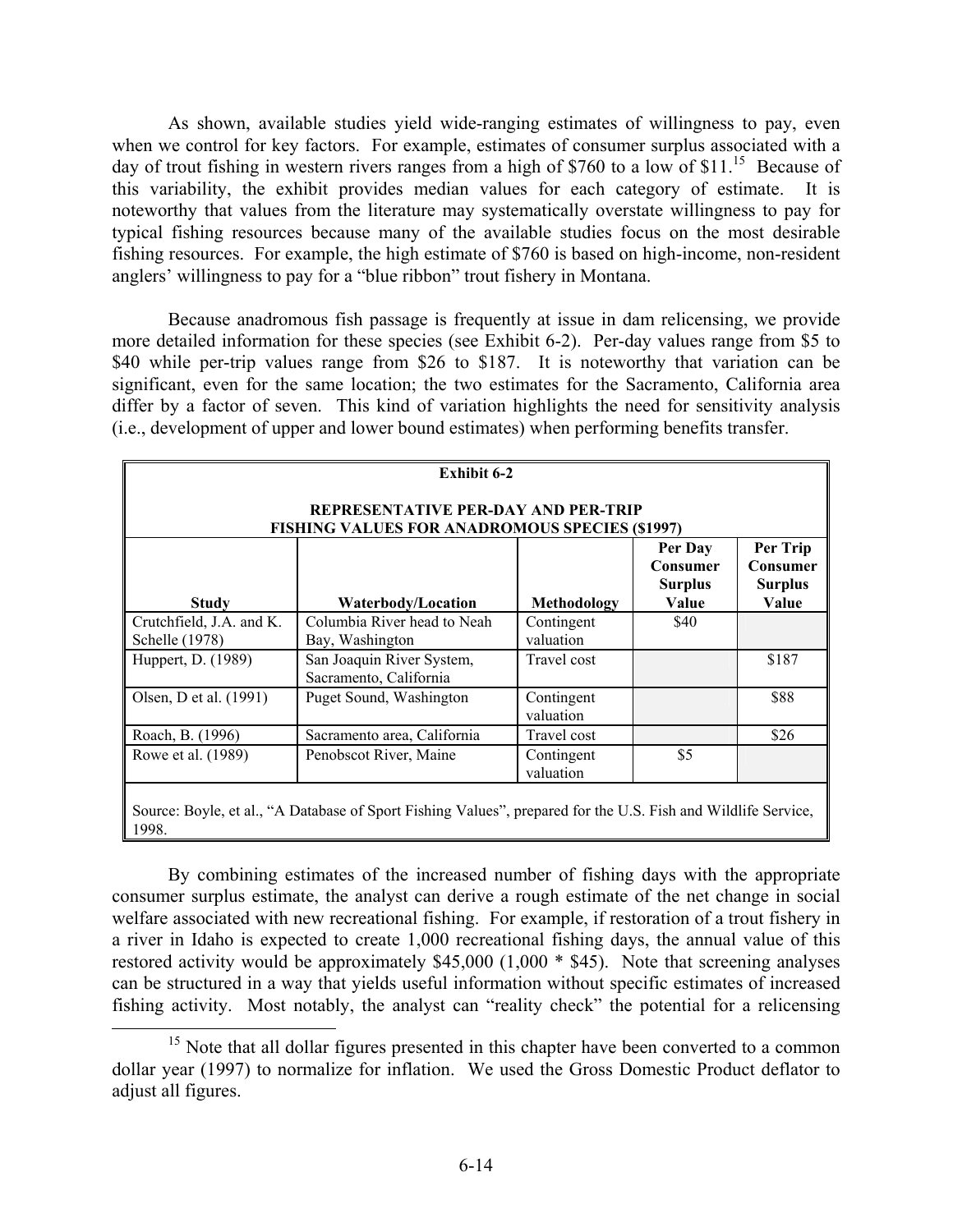requirement to yield sufficient benefits by backing into an estimate of fishing activity and examining whether the increase in activity is feasible. For example, restoring a recreational fishery may require increasing minimum instream flow; the cost of this change may be \$200,000 in increased power generation costs at a replacement source. If a day of fishing at the site is worth approximately \$50, this implies that 4,000 fishing days must be realized per year in order for the benefits of the change to outweigh the costs  $(\$200,000/\$50 = 4,000)$ . If the typical fishing season is 200 days per year and the bypass reach in question is two miles, this would imply about 10 anglers per mile per day. Common sense suggests that this distribution of fishing activity is feasible, assuming that the site is accessible. To provide additional context, the estimated level of fishing pressure could be compared to state averages or to other nearby sites.

### **Valuing Changes in Fishery Quality**

 Many of the alternatives considered in hydropower relicensing actions involve incremental changes in the quality of a recreational fishery. For example, expanding usable habitat through increased instream flow may enhance an existing fishery by increasing the population of fish and associated catch rates for anglers. Similarly, fish passage facilities may add to the size of anadromous fish runs. These types of changes will cause marginal increases in willingness to pay for recreational fishing because of the improved quality of the experience.

### **Characterizing Marginal Changes in Fishery Quality**

 The relationship between physical improvements in the quality of a fishery and changes in the quality of the fishing experience involves several links. These include the effect of changes in dam operation on fish habitat, the effect of habitat changes on fish populations, and the effect of population changes on factors valued by anglers, such as catch rate or run size. Only a few studies have attempted to integrate biological and economic modeling to fully account for all these factors. For example, Harpman, et al. examined how different reservoir management alternatives would affect fishing values in Colorado's Taylor River.<sup>16</sup> Specifically, the study predicted trout population changes associated with different flow release patterns. The population changes were then translated into catch rate changes, and angler willingness to pay for increased catch was estimated using a contingent valuation approach.

 In conducting benefits transfer at a screening level, the analyst will likely need to make simplifying assumptions regarding the relationship between physical/ecological changes and fishing quality. For example, resource agencies involved in hydropower relicensing often support recommendations for increased flows through estimates of changes in usable habitat for different fish species. The analyst could assume that catch rates will change in proportion to

<sup>&</sup>lt;sup>16</sup> Harpman, David A., et al., "A Methodology for Quantifying and Valuing the Impacts of Flow Changes on a Fishery," *Water Resources Research*, Vol. 29, No. 3, pp. 575-582, March 1993.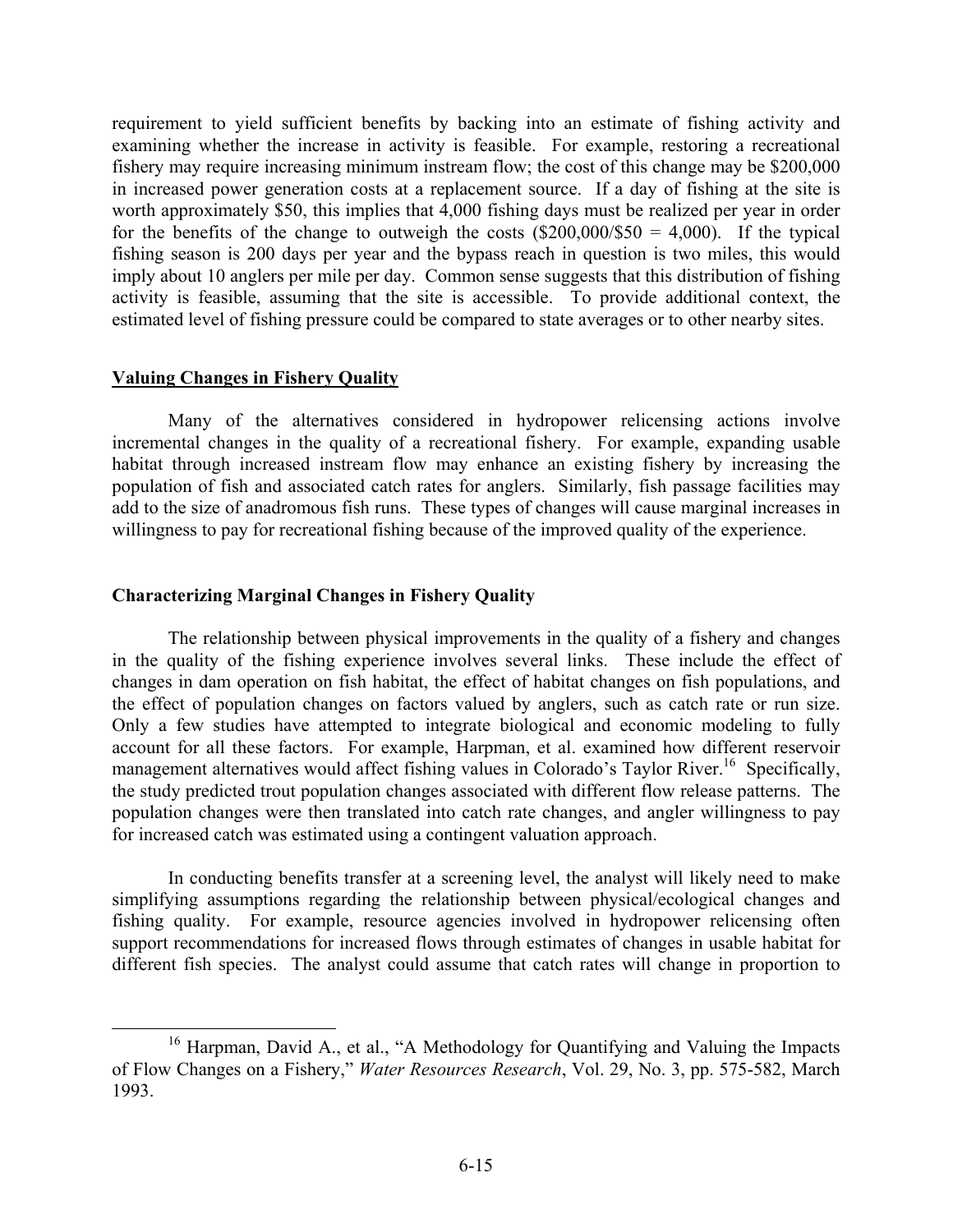habitat expansion. If fish population changes are predicted, these estimates may provide a better indicator of likely changes in catch rates.

# **Values Associated with Marginal Changes**

 Similar to the process described above for valuing increases in fishing activity, the next step in the benefits transfer involves identifying relevant marginal consumer surplus estimates from the economics literature. Exhibit 6-3 summarizes findings from a number of studies. The studies reported in this table are just a subset of those available, chosen to illustrate the diversity of changes and conditions considered. In particular, the relevant marginal consumer surplus estimate depends on several factors:

- the commodity or change considered in the study (e.g., a percentage change in catch rate);
- the units that the change is expressed in (e.g., willingness to pay per trip, per season, etc.);
- the fish species; and
- the location and habitat in question (e.g., lake versus river fishing).

To illustrate how existing estimates could be used in a benefits transfer, consider a hypothetical relicensing where installation of fish passage facilities is expected to increase anadromous fish runs on a river in the Pacific northwest by 20 to 40 percent. This information suggests that the Johnson and Adams estimate may be relevant to apply in a benefits transfer. Furthermore, we know that 900 individuals fish the relevant river reach each year. Multiplying the number of anglers (900) by the increased willingness to pay per year for increased run size (Johnson and Adams' \$12 per year) yields an annual benefit of about \$11,000.

 The relatively large set of factors that must be considered in choosing a surplus estimate for the benefits transfer makes it difficult to match conditions at the policy site with multiple studies from the literature (although we present only a sample of the available studies here). As a result, benefits transfer estimates for marginal changes in a fishery generally are best suited to screening analyses. Where possible, the analyst should apply ranges for key factors such as catch rate changes or consumer surplus estimates.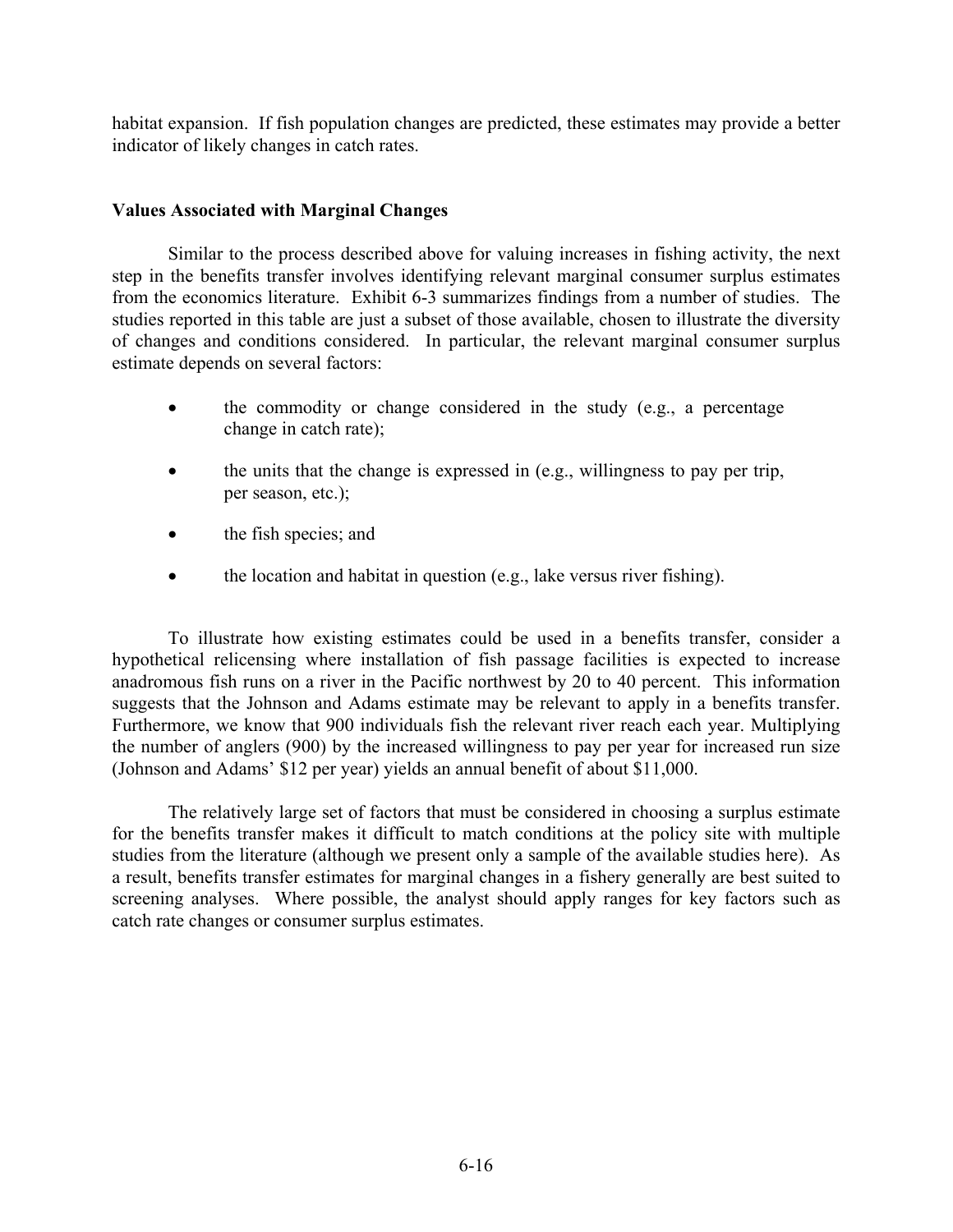|                                                                                                                                       | Exhibit 6-3                        |                            |                                                                                                                     |                                                        |                 |                          |  |
|---------------------------------------------------------------------------------------------------------------------------------------|------------------------------------|----------------------------|---------------------------------------------------------------------------------------------------------------------|--------------------------------------------------------|-----------------|--------------------------|--|
| <b>SUMMARY OF VALUES</b>                                                                                                              |                                    |                            |                                                                                                                     |                                                        |                 |                          |  |
| <b>Study</b>                                                                                                                          | Location                           | <b>Species</b>             | ASSOCIATED WITH CHANGES IN FISHERY QUALITY<br><b>Change in Resource Valued (Point</b><br><b>Estimate of Change)</b> | <b>Consumer</b><br><b>Surplus</b><br>(1997S)           | <b>Units</b>    | Methodology <sup>1</sup> |  |
|                                                                                                                                       |                                    |                            | <b>Values Associated with Changes in Catch Rate</b>                                                                 |                                                        |                 |                          |  |
| Clearwater River,<br>Steelhead<br>\$12<br><b>CV</b><br>Increase in catch rate, 100%<br>Donnelly et al.<br>per trip<br>(1985)<br>Idaho |                                    |                            |                                                                                                                     |                                                        |                 |                          |  |
| Morey et al.<br>(1993)                                                                                                                | Penobscot River,<br><b>ME</b>      | Atlantic Salmon            | Increase in catch rate, 100%                                                                                        | \$667                                                  | per year        | <b>TC</b>                |  |
| Sorg et al. (1985)                                                                                                                    | Nine Idaho<br>Reservoirs           | Coldwater fish             | Increase in catch rate, 100%                                                                                        | \$18 - \$103 (based<br>on range of nine<br>reservoirs) | per trip        | <b>CV</b>                |  |
| Brooks, R. (1990)                                                                                                                     | Cooney<br>Reservoir,<br>Montana    | Trout and<br>Salmon        | Increase in catch rate, 100%                                                                                        | \$105                                                  | per trip        | CV                       |  |
| Ward, F.A. and<br>T.M. Cohen<br>(1989)                                                                                                | Bluewater Lake,<br>New Mexico      | Trout                      | Increase in catch rate, 100%                                                                                        | \$62                                                   | per year        | <b>TC</b>                |  |
| Harpman et al.<br>(1993)                                                                                                              | Taylor River,<br>Colorado          | <b>Brown Trout</b>         | Increase in catch rate, from one to<br>two fish $(100\%)$                                                           | \$2                                                    | per fish kept   | <b>CV</b>                |  |
| Shaw, W.D. and<br>M.T. Ozog (1995)                                                                                                    | Penobscot River,<br>Maine          | Atlantic Salmon            | Increase in catch rate, 50%                                                                                         | \$190                                                  | per season      | <b>TC</b>                |  |
| Johnson, D.M.<br>(1989)                                                                                                               | Cache La Poudre<br>River, Colorado | Brown and<br>Rainbow Trout | Increase in catch rate, one fish per<br>day (18%)                                                                   | \$2                                                    | per fish caught | <b>TC</b>                |  |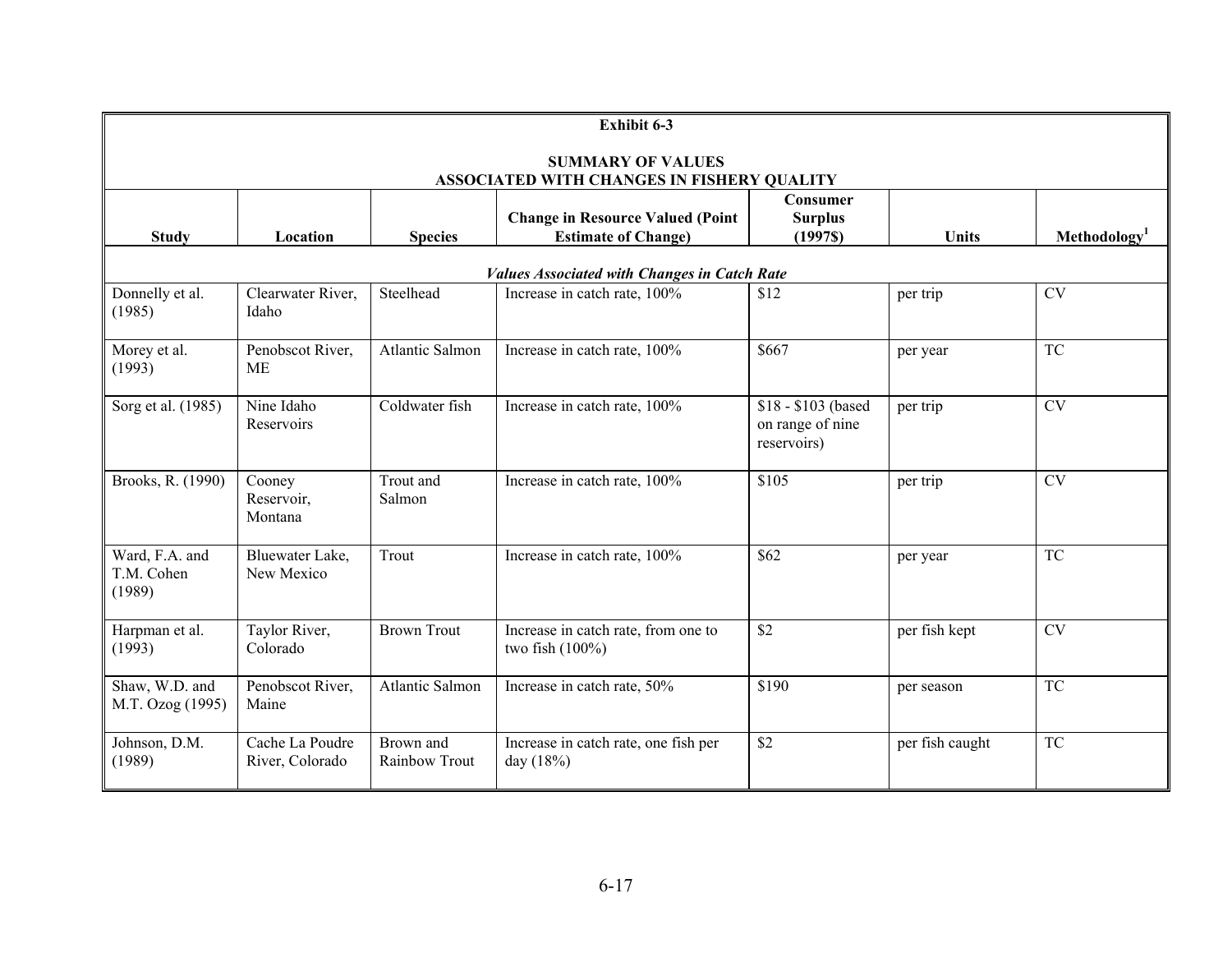|                                                                                       | Exhibit 6-3                                                         |                         |                                                                             |                                                     |                 |                          |  |
|---------------------------------------------------------------------------------------|---------------------------------------------------------------------|-------------------------|-----------------------------------------------------------------------------|-----------------------------------------------------|-----------------|--------------------------|--|
| <b>SUMMARY OF VALUES</b><br>ASSOCIATED WITH CHANGES IN FISHERY QUALITY<br>(continued) |                                                                     |                         |                                                                             |                                                     |                 |                          |  |
| <b>Study</b>                                                                          | Location                                                            | <b>Species</b>          | <b>Change in Resource Valued (Point</b><br><b>Estimate of Change)</b>       | Consumer<br><b>Surplus</b><br>(1997S)               | <b>Units</b>    | Methodology <sup>1</sup> |  |
|                                                                                       |                                                                     |                         | <b>Values Associated with Changes in Run Size</b>                           |                                                     |                 |                          |  |
| Olsen et al. (1991)                                                                   | Columbia River<br>Basin,<br>Washington and<br>Oregon                | Steelhead and<br>Salmon | Increase in run size, 100%                                                  | \$7                                                 | per month       | <b>CV</b>                |  |
| Johnson, N.S. and<br>R.M. Adams<br>(1988)                                             | John Day River,<br>Oregon                                           | Steelhead               | Increase in run size, 33%                                                   | \$12                                                | per year        | <b>CV</b>                |  |
| Berrens et al.<br>(1993)                                                              | Willamette and<br>Clackamas<br>Rivers, Oregon                       | Chinook Salmon          | Increase in run size, equivalent to<br>increased catch of one fish per trip | $\overline{\$3}$                                    | per fish caught | <b>CV</b>                |  |
|                                                                                       |                                                                     |                         | <b>Other</b>                                                                |                                                     |                 |                          |  |
| Brown, G. and R.<br>Mendelsohn<br>(1984)                                              | Washington                                                          | Steelhead               | Increase in fish density, 20%                                               | \$8                                                 | per fish caught | <b>TC</b>                |  |
| Loomis, J.B.<br>(1988)                                                                | Three Oregon<br>Rivers in the<br><b>Siuslaw National</b><br>Forest  | Steelhead               | Increase in catchable steelhead                                             | \$34 - \$153 (based<br>on range of three<br>rivers) | per fish caught | <b>TC</b>                |  |
|                                                                                       | <sup>1</sup> Note: $CV =$ contingent valuation, $TC =$ travel cost. |                         |                                                                             |                                                     |                 |                          |  |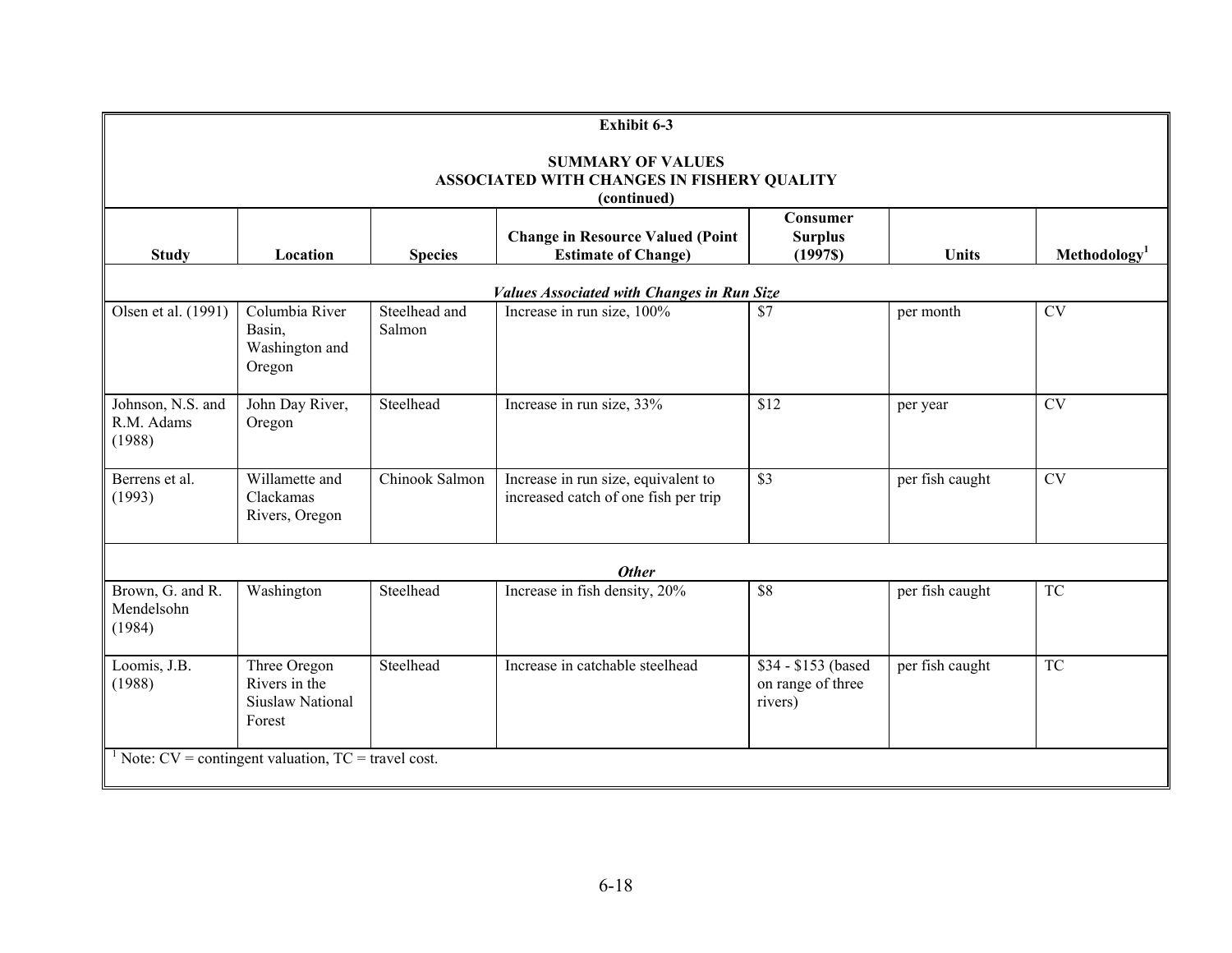# **Additional Sources of Information on Recreational Fishing Values**

In addition to the studies reviewed here, a variety of other sources of information on recreational fishing values exist. Depending on the degree of precision and defensibility sought, the analyst performing a benefits transfer for recreational fishing may wish to consult these other sources to identify studies that are more geographically relevant or otherwise better tailored to the circumstances at the hydropower site. Suggested sources of information include the following:

- The U.S. FWS has developed a database of sport fishing values incorporating estimates from over 110 published articles. FWS is using the data to develop econometric models to characterize how consumer surplus estimates vary according to estimation method, study location, and the characteristics of the study population. This effort will ultimately provide a powerful tool for developing benefits transfer estimates of recreational fishing values.
- The U.S. FWS also conducted a national contingent valuation survey to assess net economic (consumer surplus) values associated with various types of outdoor recreation.<sup>17</sup> The study reports average per-day consumer surplus values for bass and trout fishing in all relevant states.
- In a study for the Bonneville Power Administration, Meyer, et al. report a variety of data relevant to valuation of recreational fishing in the Pacific Northwest.<sup>18</sup> The data include fishing pressure, catch rates, and consumer surplus estimates for key species including salmon, steelhead, and trout.
- As part of a study on the use of contingent valuation in anadromous fisheries conservation, the National Wildlife Federation and the River Watch Network assembled results from over 30 willingness-to-pay studies focusing on recreational fishing for anadromous species.<sup>19</sup>

 <sup>17</sup> U.S. DOI, U.S. FWS, *1991 Net Economic Values for Bass and Trout Fishing, Deer Hunting, and Wildlife Watching*, October 1994.

<sup>18</sup> Meyer, P., et al., *Calculation of Environmental Costs and Benefits Associated with Hydropower Development in the Pacific Northwest*, prepared for Bonneville Power Administration, April 1986.

<sup>&</sup>lt;sup>19</sup> Northeast Natural Resource Center of the National Wildlife Federation and River Watch Network, *Fishing for Values*, Vols. 1 and 2, June 1995.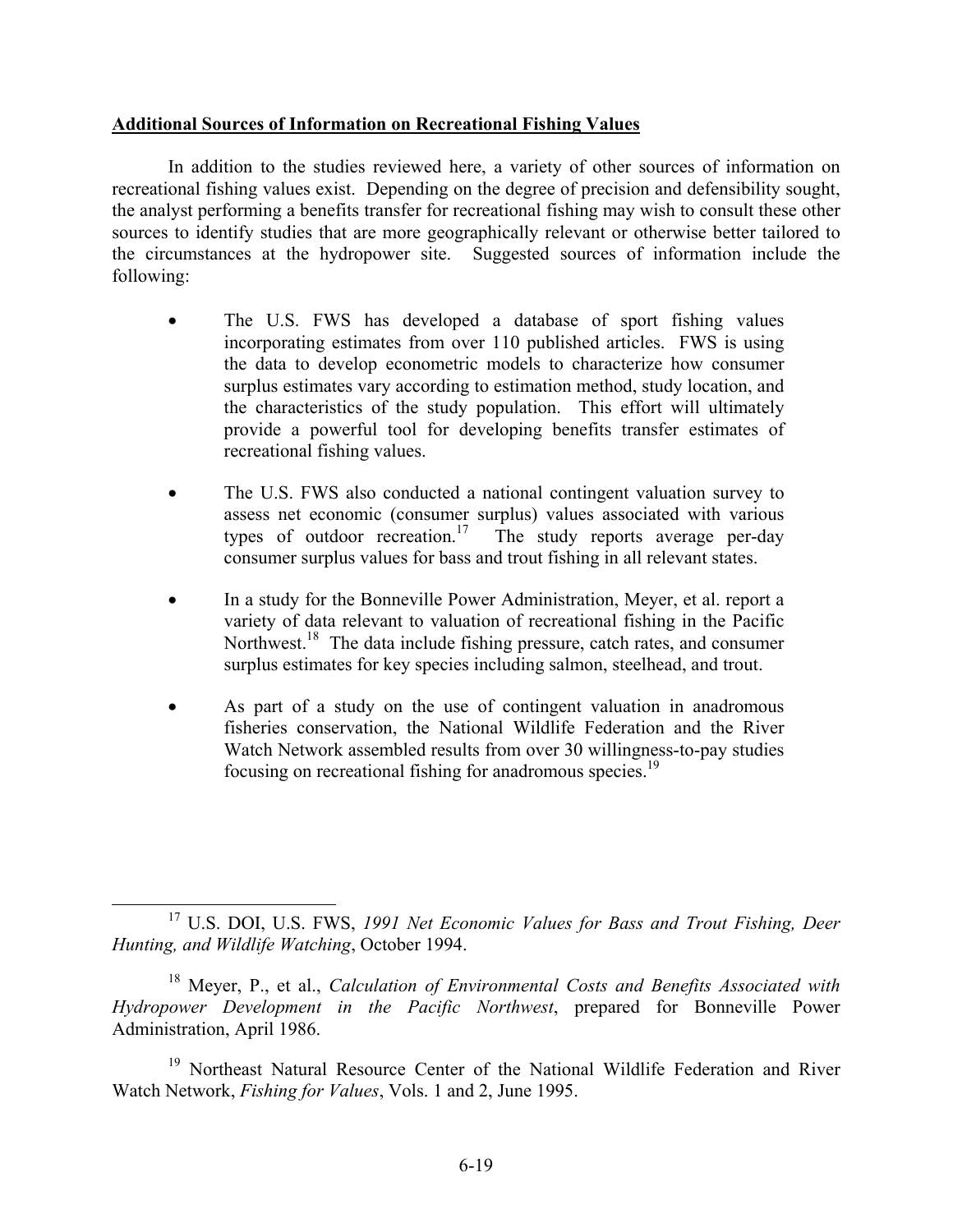### **VALUATION OF WHITEWATER RECREATION**

Whitewater recreation often plays a prominent role in relicensing decisions. Interest groups such as the American Whitewater Affiliation and local rafting outfitters often petition for enhancements to whitewater sports. These improvements may include more frequent releases of impounded water or minimum flow requirements that would create or enhance opportunities for rafting, kayaking, and other whitewater activity. Such operational changes typically present a cost to the licensee in the form of foregone power.

 Benefits transfer techniques can be applied to estimate the value of changes in whitewater sports, using the same approach as described for recreational fishing. Specifically, the analyst can combine estimated changes in the number of rafting days or trips with estimates of the average consumer surplus associated with each unit of activity.

In most locations, whitewater recreation is highly rationed, with demand outpacing supply of opportunities. Therefore, rafting activity is likely to expand in proportion with opportunities. This simplifies the estimation of how rafting activity might change in reaction to operational changes at the dam. For example, the following scenarios are common:

- In the simplest case, FERC or other intervenors may seek to increase the number of controlled releases made to accomodate whitewater recreation. In cases where demand is high, the analyst can assume that activity will expand in proportion to the number and length of releases. For example, if Sunday releases attract 1,000 rafters each summer, addition of Saturday releases will likely double the number of rafting days to 2,000.
- The adoption of minimum instream flow requirements may introduce rafting opportunities on river reaches where rafting was previously infeasible. In these cases, the analyst might examine rafting levels on comparable rivers in the region, taking into account flow and other factors affecting the quality of the rafting experience.

 As with fishing, whitewater recreation can be valued on the basis of consumer surplus estimates developed in previous economic studies. Exhibit 6-4 summarizes per day and per trip values found in the literature. As shown, the estimates vary greatly between studies. The perday values range from \$15 to \$269, with a median value of about \$39 per day. The range in pertrip values is even greater, with a low of \$20, a high of \$1,200, and a median of \$156.

The variability in willingness to pay estimates is attributable to the many factors that can affect individuals' value for whitewater recreation at a site. These factors include a variety of river attributes such as flow, the difficulty of rapids encountered, congestion along the rafting run, the length of the run (float time), and aesthetic conditions along the river. Other factors affecting individuals' willingness to pay include rafting skill level, age, and income. For example, the upper bound trip estimate of \$1,200 is based on rafters' willingness to pay for trips through the Grand Canyon, a highly rationed opportunity that attracts higher-income individuals.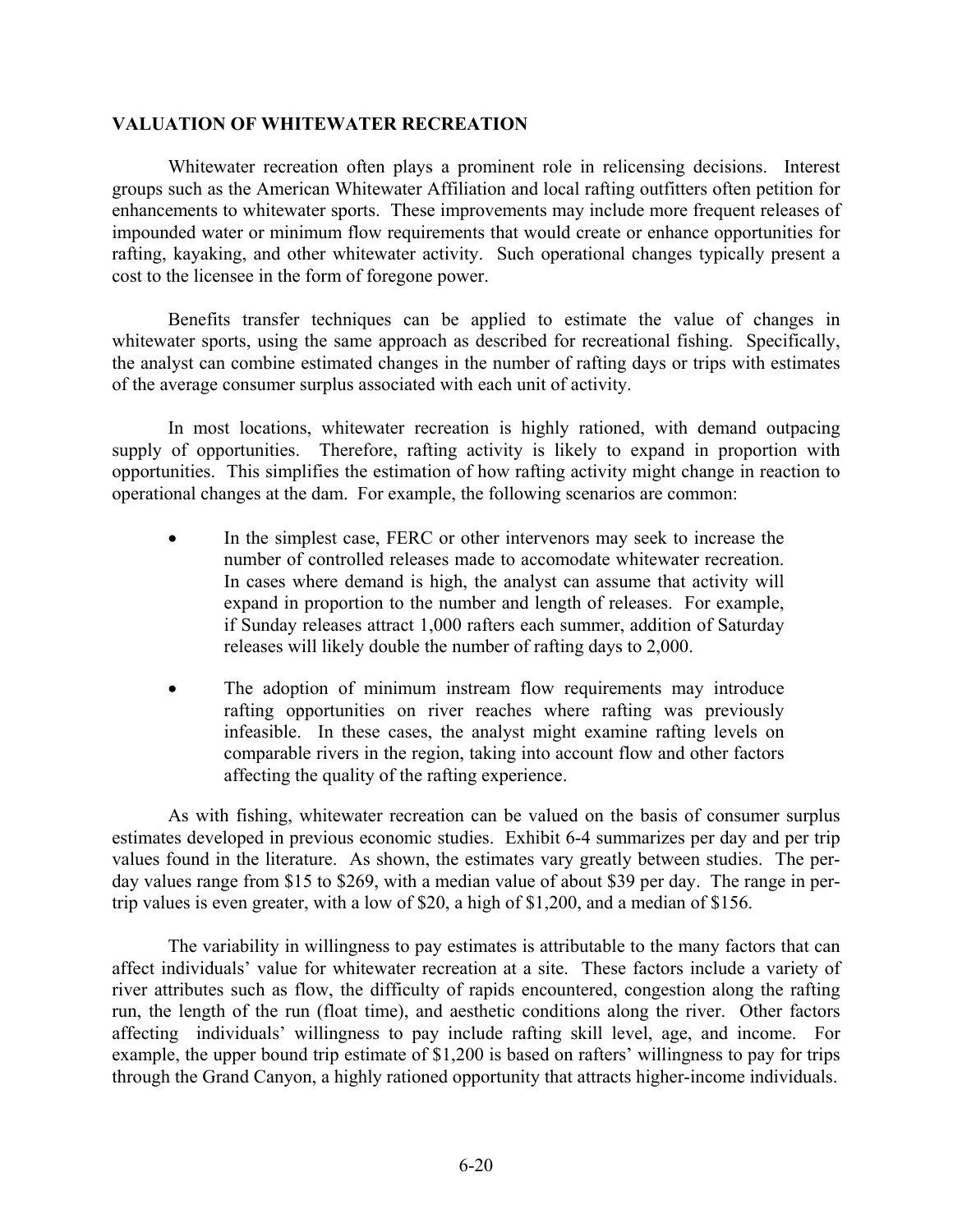| <b>Exhibit 6-4</b>                                                                                |                                                                                   |                                    |                      |                                                                                                                    |  |  |  |  |  |
|---------------------------------------------------------------------------------------------------|-----------------------------------------------------------------------------------|------------------------------------|----------------------|--------------------------------------------------------------------------------------------------------------------|--|--|--|--|--|
|                                                                                                   | SUMMARY OF WHITEWATER RECREATION VALUES                                           |                                    |                      |                                                                                                                    |  |  |  |  |  |
|                                                                                                   |                                                                                   |                                    |                      |                                                                                                                    |  |  |  |  |  |
| <b>Study</b>                                                                                      | <b>Study Location</b>                                                             | Commodity                          | Methodology          | <b>Value (\$1997)</b>                                                                                              |  |  |  |  |  |
| Boyle et al. (1988)                                                                               | Colorado River, Arizona                                                           | Rafting                            | Contingent valuation | \$37 per day                                                                                                       |  |  |  |  |  |
| Klemperer (1984)                                                                                  | Chatooga River, Georgia and South<br>Carolina                                     | Rafting                            | Travel cost          | \$15 per day                                                                                                       |  |  |  |  |  |
| Rosenthal and Cordell<br>(1984)                                                                   | Salmon River, Idaho                                                               | Rafting and kayaking               | Travel cost          | \$101 per day                                                                                                      |  |  |  |  |  |
| Keith et al. (1982)                                                                               | Salt River, Arizona                                                               | Inner tube floating                | Travel cost          | \$41 per day                                                                                                       |  |  |  |  |  |
| Walsh et al. (1980)                                                                               | Colorado, Crystal, Roaring Fork and<br>Yampa Rivers, Colorado                     | Rafting and kayaking               | Contingent valuation | \$24 (rafting);<br>\$28 (kayaking) per day                                                                         |  |  |  |  |  |
| Bowes and Loomis<br>(1978)                                                                        | Colorado River, Utah                                                              | Rafting, kayaking and floating     | Travel cost          | \$42 per day                                                                                                       |  |  |  |  |  |
| Michaleson (1977)                                                                                 | Salmon River, Idaho                                                               | Rafting and kayaking               | Travel cost          | \$269 per day                                                                                                      |  |  |  |  |  |
| <b>SUMMARY OF PER-DAY VALUES</b><br><b>HIGH: \$269</b><br><b>LOW: \$15</b><br><b>MEDIAN: \$39</b> |                                                                                   |                                    |                      |                                                                                                                    |  |  |  |  |  |
| Boyle et al. (1988)                                                                               | Colorado River, Arizona                                                           | Rafting                            | Contingent valuation | \$135 per trip                                                                                                     |  |  |  |  |  |
| Bowker et al. (1996)                                                                              | Chatooga River, Georgia and South<br>Carolina; Nantahala River, North<br>Carolina | Guided rafting                     | Travel cost          | \$197 per trip;<br>\$140 per trip, respectively                                                                    |  |  |  |  |  |
| Bowker et al. (1997)                                                                              | Gauley River, West Virginia;<br>Kennebec River, Maine and Salmon<br>River, Idaho  | Guided rafting                     | Travel cost          | \$359 per trip;<br>\$268 per trip;<br>\$616 per trip, respectively                                                 |  |  |  |  |  |
| Boyle et al. (1993)                                                                               | Colorado River, Arizona                                                           | Commercial and private rafting     | Contingent valuation | \$166 to \$1,159 (5,000 cfs to<br>33,000 cfs, commercial); \$145<br>to \$832 (5,000 cfs to 28,000 cfs,<br>private) |  |  |  |  |  |
| Kirchhoff, et al. (1997)                                                                          | Rio Grande River, New Mexico                                                      | Rafting (Taos Box and Lower Gorge) | Contingent valuation | \$20, \$27 per trip                                                                                                |  |  |  |  |  |
| Duffield (1993)                                                                                   | Pemigewasset River, New Hampshire                                                 | Whitewater boating                 | Contingent valuation | \$31 to \$44 per trip (500-600 cfs;<br>$1000 - 1100$ cfs)                                                          |  |  |  |  |  |
|                                                                                                   |                                                                                   | <b>SUMMARY OF PER-TRIP VALUES</b>  | HIGH: \$1,159        | <b>MEDIAN: \$156</b><br>LOW: \$20                                                                                  |  |  |  |  |  |
| <b>Bergstrom</b> and Cordell<br>(1991)                                                            | Nationwide                                                                        | Rafting and tubing                 | Travel cost          | \$33 per day; \$42 per trip                                                                                        |  |  |  |  |  |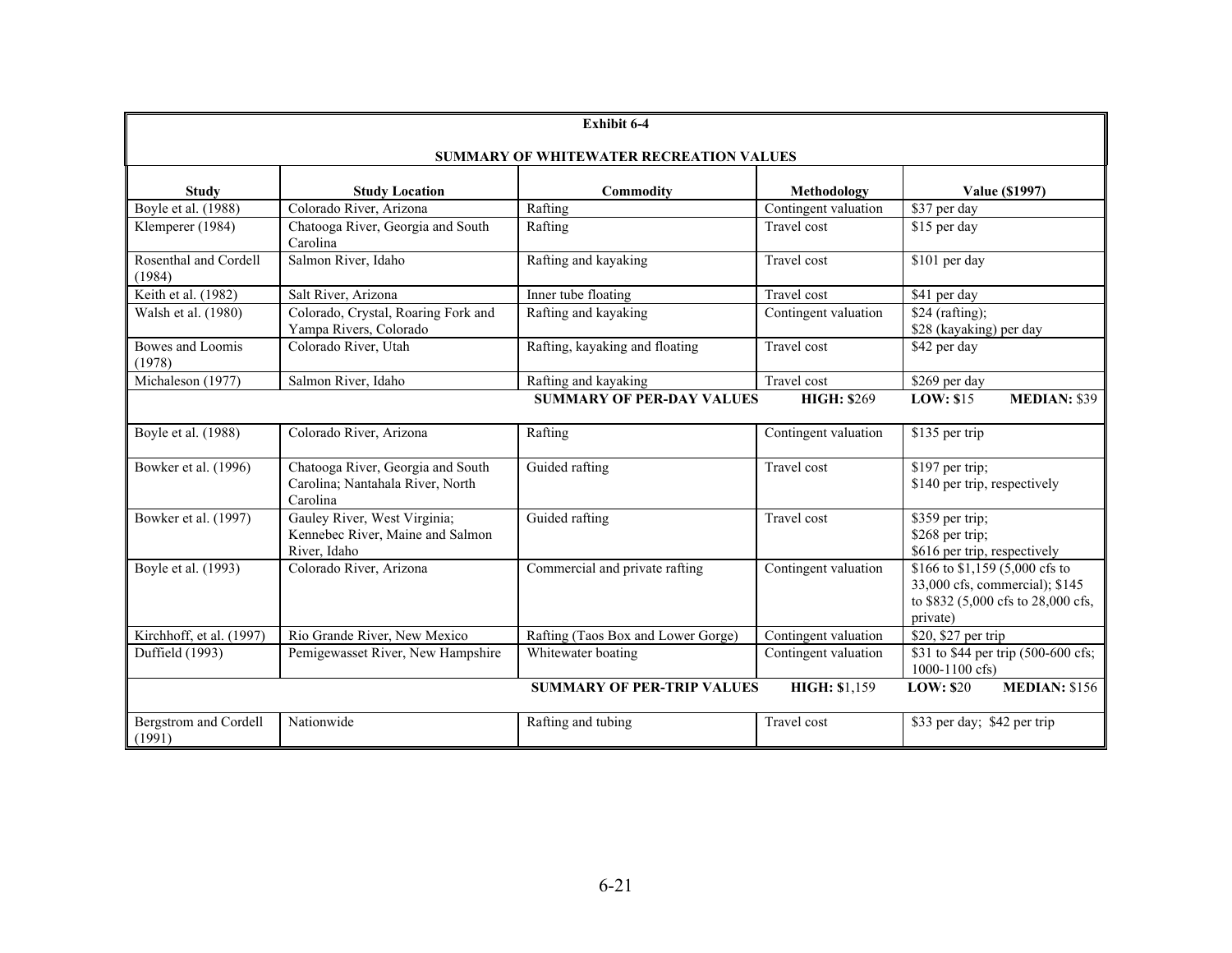### **OTHER RECREATIONAL ACTIVITY**

 In addition to fishing and whitewater sports, dam licensing decisions can affect numerous other categories of recreational activity. For example, a mitigation plan may include conservation and/or restoration of nearby wetlands, influencing hunting and wildlife viewing opportunities. Likewise, changes in reservoir management may affect swimming beaches or shoreline activity such as camping. Benefits transfer approaches like those described above can be used to estimate the value of changes in these types of recreational activity.

 Economists have conducted numerous studies of consumer surplus associated with various recreational activities. It is beyond the scope of this document to review the many estimates that have been developed. However, several surveys of the recreational value literature exist. Two commonly cited surveys are:

- "Benefit Transfer of Outdoor Recreation Demand Studies, 1968-1988," by Richard G. Walsh, et al., *Water Resources Research*, Vol. 28, No. 3, pp. 707-713, March 1992.
- "An Analysis of the Demand for and Value of Outdoor Recreation in the United States," by John Bergstrom and Ken Cordell, *Journal of Leisure Research*, Vol. 23, No. 1, pp. 67-86, 1991.

When developing a benefits transfer estimate for other recreational activities, the analyst may want to consult these and other studies to obtain relevant surplus estimates.

### **USING INSTREAM FLOW STUDIES IN A BENEFITS TRANSFER**

 Facility operation alternatives examined by FERC often focus on differences in flow in downstream river reaches. Participants, including FWS, may argue for enhanced river flows as a means of improving fish habitat and increasing recreational opportunities. The discussion below reviews a simple screening-level methodology that can be used to assess the costs and benefits of operation alternatives affecting streamflow.

### **Marginal Benefits of Instream Flow**

 In Chapter 5, we noted that studies of instream flow seek to determine the value of a unit of water that remains instream for recreational or aesthetic use. The value of the marginal unit of water devoted to instream flow can be compared to the marginal value of that unit of water used to generate hydropower. Such a comparison can be used to allocate the water to the highest value use.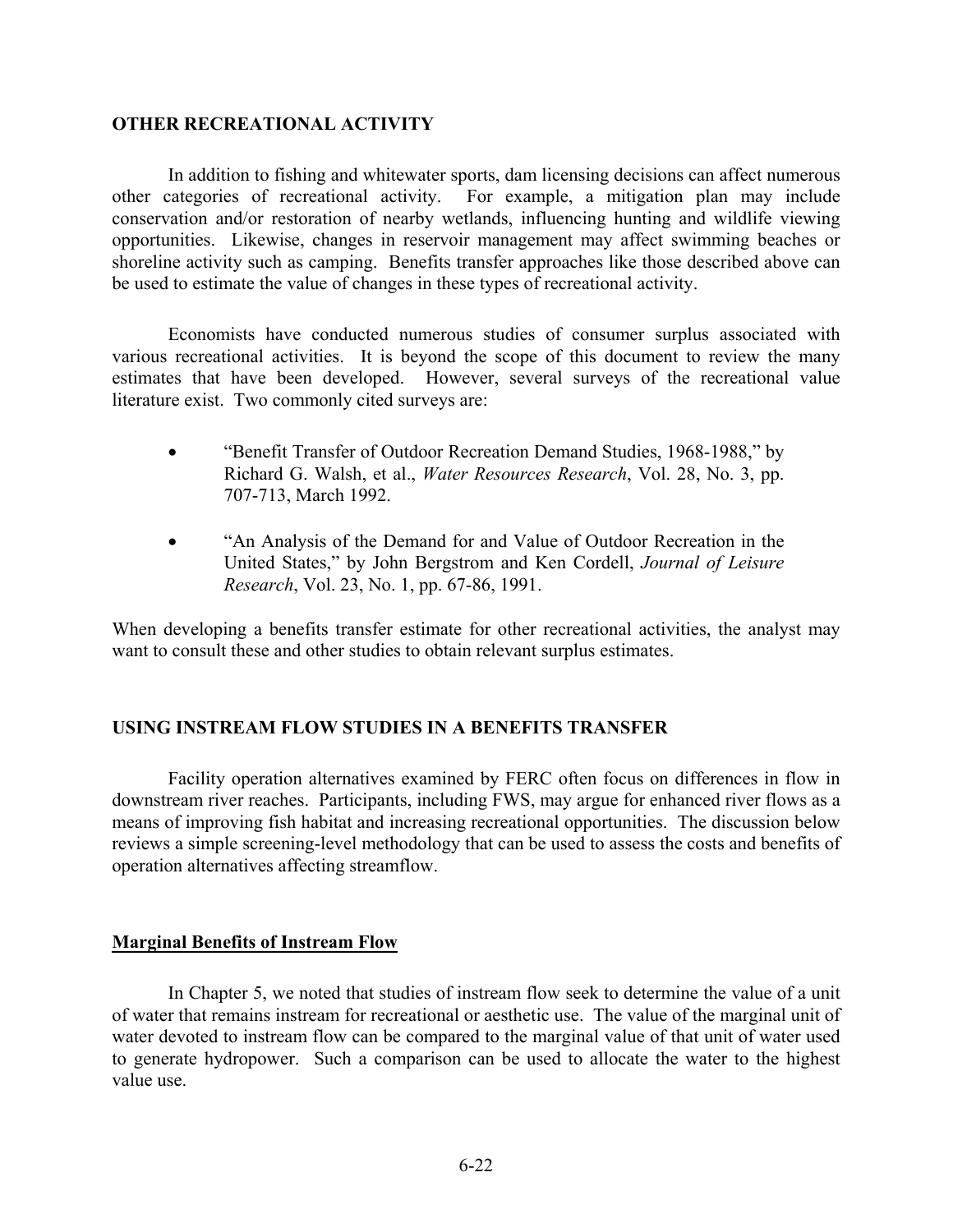Exhibit 6-5 presents results from a number of streamflow recreation valuation studies. The table briefly describes the resource examined and the estimation methodology used, and then presents results from each of the studies. Specifically, it reports the value per acre-foot of water at different baseline streamflow levels or for the change in flow addressed in the study. For example, the study by Duffield, et al. (1992) estimates that an additional acre-foot of water added to a base streamflow of 100 cfs in the Big Hole River is worth about \$33 (\$1997) when willingness to pay is aggregated across all anglers using the fishery. Note that, consistent with the concept of declining marginal benefits discussed earlier, the marginal value per acre-foot decreases at larger baseline flow levels. For example, at a streamflow of 300 cfs, Duffield et al. estimated that an additional acre-foot of water is worth only about \$23, in contrast to the value of \$33 at 100 cfs.

 As shown, the estimated marginal value of an acre-foot of water for recreational use varies by baseline streamflow and the recreational activity underlying the marginal value. Lower streamflows will yield greater willingness to pay for additional flow. To place the marginal values on a more consistent basis, we can compare the studies that estimated marginal values at a baseline flow level of 100 cfs. Even at this common flow level, the estimated value of an additional acre foot of flow ranges from a low of \$1 (Narayanan) to a high of \$55 (Daubert and Young, including fishing, boating, and shoreline recreation).

 This kind of variation is largely explained by the level and nature of the recreational activity underlying the marginal values. For example, the low marginal value in Narayanan's study is partly attributable to the non-unique nature of the recreational opportunities afforded by the Blacksmith River and the relatively low number of users (about 2,000 for the July through September period under consideration). In contrast, Duffield et al. (1992) estimated relatively large marginal values for maintenance of the fishery on the Big Hole River, a world-renowned fly fishing site attracting over 15,000 anglers in July and August alone (Duffield, et al., 1990). Similarly, Daubert and Young's study focused on the Cache la Poudre River in northern Colorado, a popular recreational resource attracting more than 100,000 users each year. The extensive use of this site contributes to the relatively large willingness to pay for increased flow.

Past studies have attempted to review the streamflow literature and summarize the range of instream flow values obtained. Brown found values ranging from \$1 to \$25 while Loomis found values averaging between \$14 and \$27 per acre-foot.<sup>20</sup> An analysis by Hansen and Hallam

<sup>&</sup>lt;sup>20</sup> Brown, Thomas C., "Water for Wilderness Areas: Instream Flow Needs, Protection, and Economic Value," *Rivers*, Vol. 2, No. 4, pp. 311-325, October 1991. Loomis, John, "The Economic Value of Instream Flow: Methodology and Benefit Estimates for Optimum Flows," *Journal of Environmental Management*, Vol. 24, pp. 169-179, 1987.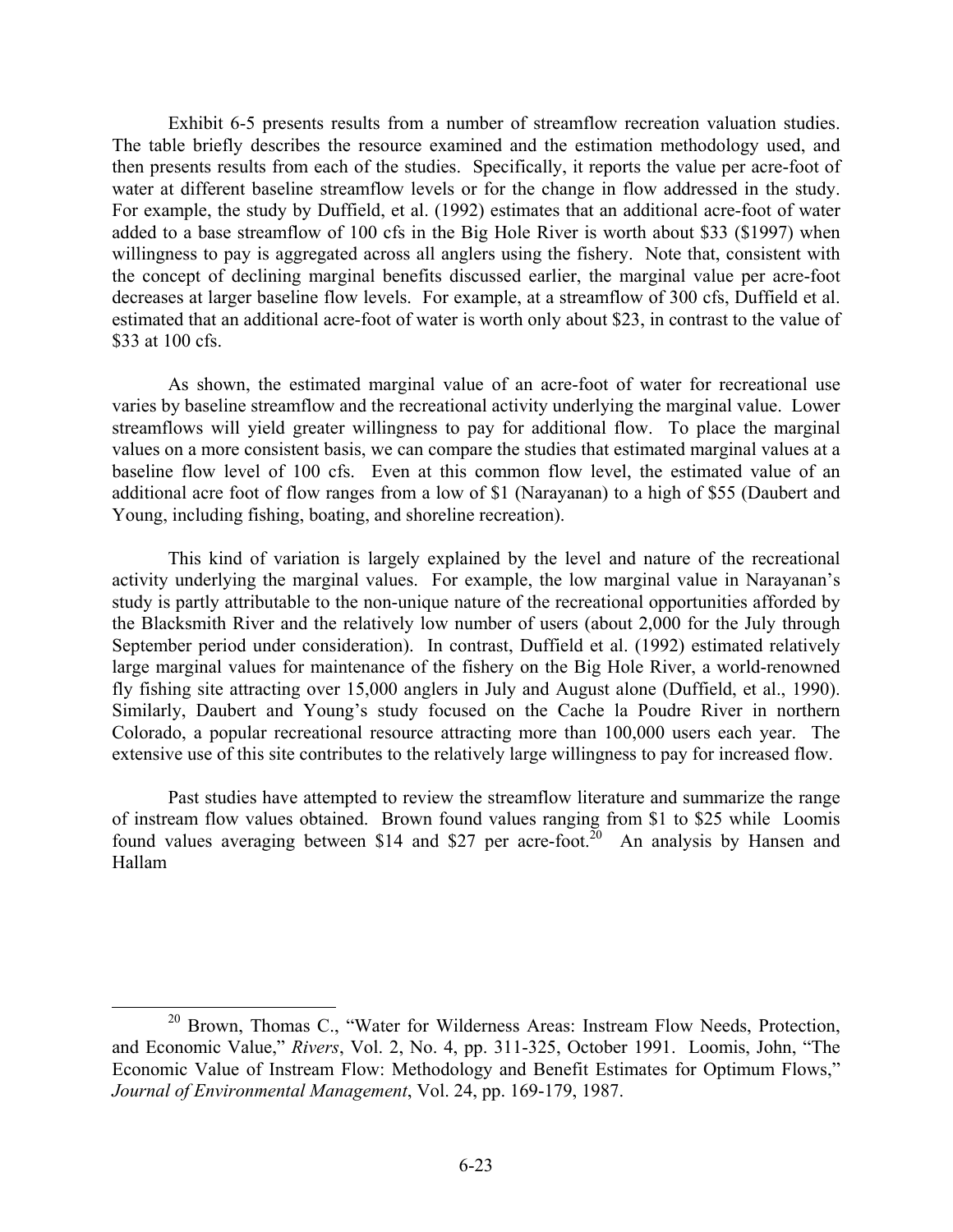|                                                                             | <b>Exhibit 6-5</b>                                                                        |                                                 |                                                                                                                                                                                                                                       |                                               |                                                                                        |  |  |
|-----------------------------------------------------------------------------|-------------------------------------------------------------------------------------------|-------------------------------------------------|---------------------------------------------------------------------------------------------------------------------------------------------------------------------------------------------------------------------------------------|-----------------------------------------------|----------------------------------------------------------------------------------------|--|--|
| <b>SUMMARY OF STUDIES ESTIMATING</b><br>THE MARGINAL VALUE OF INSTREAM FLOW |                                                                                           |                                                 |                                                                                                                                                                                                                                       |                                               |                                                                                        |  |  |
| <b>Aggregate Marginal Value</b>                                             |                                                                                           |                                                 |                                                                                                                                                                                                                                       |                                               |                                                                                        |  |  |
| <b>Study</b>                                                                | <b>Method</b>                                                                             | <b>Site</b>                                     | <b>Recreational Activity and Other Relevant Conditions</b>                                                                                                                                                                            | \$ per acre-foot<br>(S1997)                   | <b>Flow Basis</b> <sup>1</sup>                                                         |  |  |
|                                                                             | <b>Values Based on Recreational Fishing</b>                                               |                                                 |                                                                                                                                                                                                                                       |                                               |                                                                                        |  |  |
| Duffield, et al.<br>(1992)                                                  | Contingent<br>valuation; model<br>integrates both<br>participation and<br>quality effects | Big Hole and<br><b>Bitteroot Rivers</b><br>(MT) | Big Hole offers world-renowned fly fishing (brown and rainbow<br>trout)                                                                                                                                                               | \$33.23<br>\$22.97<br>\$19.65<br>(Big Hole)   | $100$ cfs<br>$300 \text{ cfs}$<br>$500 \text{ cfs}$                                    |  |  |
| Johnson and<br>Adams (1988)                                                 | Combined use of<br>fishery production<br>model and<br>contingent valuation                | John Day River<br>(OR)                          | Steelhead and chinook salmon recreational fishing; relatively small<br>number of anglers (888 anglers each year). Marginal values apply<br>to summer (low-flow) months.                                                               | \$0.74<br>\$3.29                              | 204 cfs (instream<br>recreation only)<br>204 cfs (including out-<br>of-basin benefits) |  |  |
| Daubert and<br>Young (1981)                                                 | CV using photos of<br>different flow levels                                               | Cache la<br>Poudre River<br>(CO)                | Survey sample included anglers, shoreline recreationalists, and<br>white-water enthusiasts; marginal values include only fishing.<br>Marginal values apply to May through October fishing season<br>(average of 228 anglers per day). | \$25.86<br>\$11.86<br>$-$ \$2.16 <sup>2</sup> | $100 \text{ cfs}$<br>$300 \text{ cfs}$<br>$500 \text{ cfs}$                            |  |  |
| Walsh, et al.<br>(1980)                                                     | CV; model<br>integrates both<br>participation and<br>quality effects                      | Nine sites on<br>Colorado rivers                | Sites in Colorado River Basin in Northwest Colorado; figure<br>reflects fishing only                                                                                                                                                  | \$28.71                                       | $35%$ of max. pre-<br>existing flow                                                    |  |  |
| Harpman (1990)                                                              | <b>CV</b>                                                                                 | <b>Taylor River</b><br>(CO)                     | Brown trout fishery                                                                                                                                                                                                                   | \$2.40                                        | 40 cfs (critical low<br>winter flow)                                                   |  |  |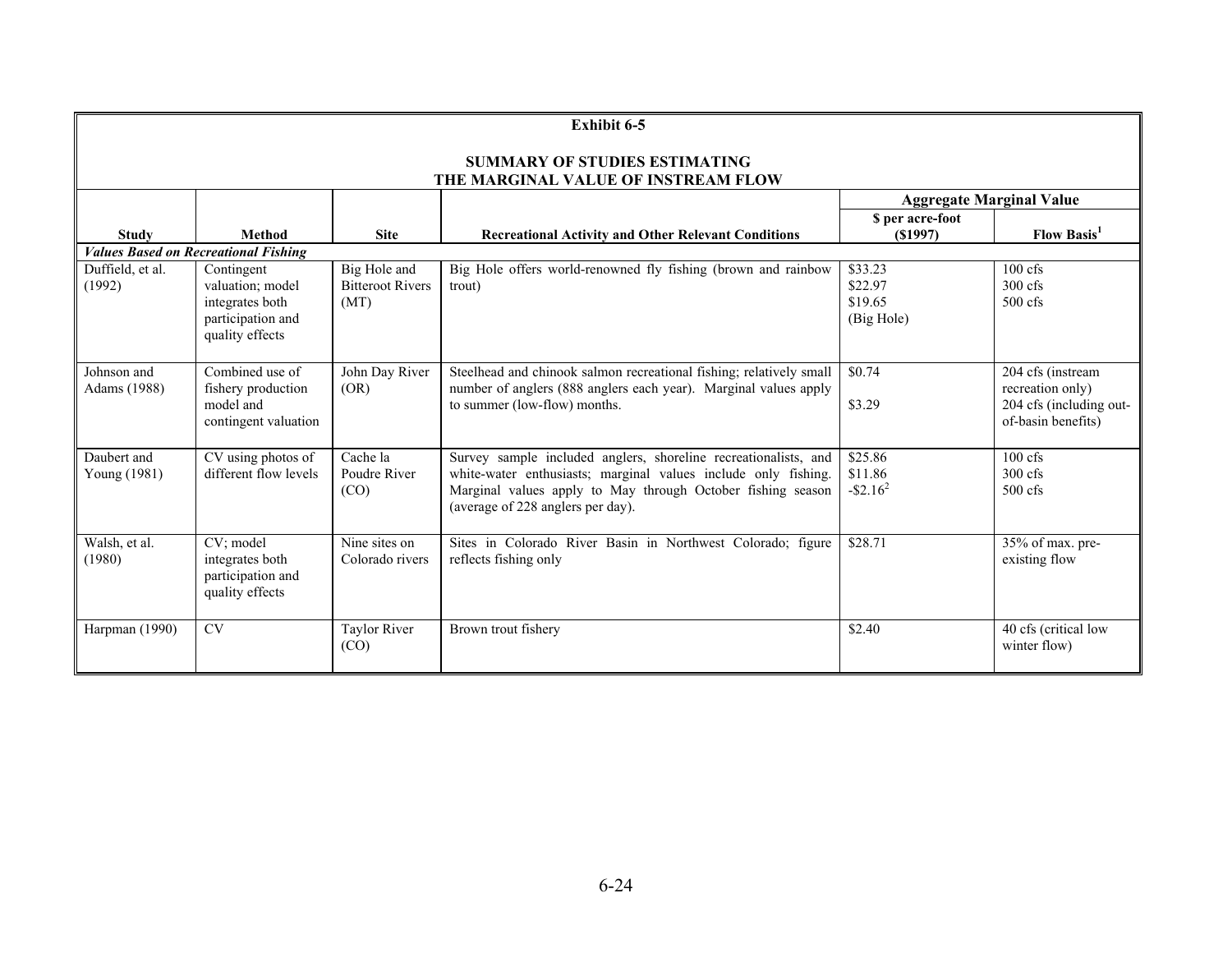|                                                                                            | <b>Exhibit 6-5</b>                                                                                             |                                                 |                                                                                                                                                                                                                                                                            |                                             |                                                        |  |  |
|--------------------------------------------------------------------------------------------|----------------------------------------------------------------------------------------------------------------|-------------------------------------------------|----------------------------------------------------------------------------------------------------------------------------------------------------------------------------------------------------------------------------------------------------------------------------|---------------------------------------------|--------------------------------------------------------|--|--|
| <b>SUMMARY OF STUDIES ESTIMATING</b><br>THE MARGINAL VALUE OF INSTREAM FLOW<br>(continued) |                                                                                                                |                                                 |                                                                                                                                                                                                                                                                            |                                             |                                                        |  |  |
|                                                                                            | <b>Aggregate Marginal Value</b>                                                                                |                                                 |                                                                                                                                                                                                                                                                            |                                             |                                                        |  |  |
| <b>Study</b>                                                                               | <b>Method</b>                                                                                                  | <b>Site</b>                                     | <b>Recreational Activity and Other Relevant Conditions</b>                                                                                                                                                                                                                 | \$ per acre-foot<br>$($ \$1997 $)$          | <b>Flow Basis</b>                                      |  |  |
|                                                                                            | <b>Values Based on Other Recreational Activities</b>                                                           |                                                 |                                                                                                                                                                                                                                                                            |                                             |                                                        |  |  |
| Narayanan (1986)                                                                           | Travel cost model to<br>estimate recreational<br>demand and CV to<br>determine effect of<br>flow on visitation | Blacksmith<br>River (UT)                        | Recreational activities include fishing and shoreline recreation<br>(hiking, camping). Total of 1,988 visits in July-September period.<br>Marginal benefits estimated by determining willingness to pay for<br>additional flow at hypothetical levels below baseline flow. | \$0.80                                      | 100 cfs                                                |  |  |
| Ward (1987)                                                                                | Travel cost                                                                                                    | Rio Chama<br>(NM)                               | Fishing and boating                                                                                                                                                                                                                                                        | \$40.04                                     | low boating flow (1,000<br>cfs)                        |  |  |
| Duffield, et al.<br>(1992)                                                                 | Contingent valuation;<br>model integrates both<br>participation and<br>quality effects.                        | Big Hole and<br><b>Bitteroot Rivers</b><br>(MT) | Bitteroot offers fishing and general shoreline recreation                                                                                                                                                                                                                  | \$13.46<br>\$10.23<br>\$8.94<br>(Bitteroot) | $100$ cfs<br>300 cfs<br>$500$ cfs                      |  |  |
| Loomis and Creel<br>(1992)                                                                 | Travel cost                                                                                                    | San Joaquin<br>and Stanislaus<br>(CA)           | Fishing, wildlife viewing, and hunting; San Joaquin River used<br>more extensively than Stanislaus.                                                                                                                                                                        | \$50.58-\$130.38<br>\$12.34-\$14.61         | San Joaquin (dry year)<br>Stanislaus (dry year)        |  |  |
| Daubert and<br>Young (1981)                                                                | Contingent valuation<br>using photos of<br>different flow levels                                               | Cache la<br>Poudre River<br>(CO)                | Survey sample included anglers, shoreline recreationalists, and<br>white-water enthusiasts                                                                                                                                                                                 | \$17.65<br>\$11.04                          | 100 cfs; shoreline use<br>100 cfs; boating             |  |  |
| Walsh, et al.<br>(1980)<br>$\mathbf{r}$ . $\mathbf{r}$<br>$\epsilon$                       | CV; model integrates<br>both participation and<br>quality effects                                              | Nine sites on<br>Colorado rivers                | Sites in Colorado River Basin in Northwest Colorado; survey<br>sample included rafters and kyakers                                                                                                                                                                         | \$4.42<br>\$8.83                            | Rafting<br>Kyaking<br>35% of max. pre-existing<br>flow |  |  |

#### **1 cfs = cubic feet per second**

<sup>2</sup> Figure negative due to decreasing marginal willingness to pay for additional flow, i.e., high flow levels detract from fishing experience.

Note: Some figures drawn from Brown, Thomas C., "Water for Wilderness Areas: Instream Flow Needs, Protection, and Economic Value," *Rivers*, Vol. 2, No. 4, pp. 311-325, October 1991; and Loomis, John, "The Economic Value of Instream Flow: Methodology and Benefit Estimates for Optimum Flows," *Journal of Environmental Management*, Vol. 24, pp. 169-179, 1987.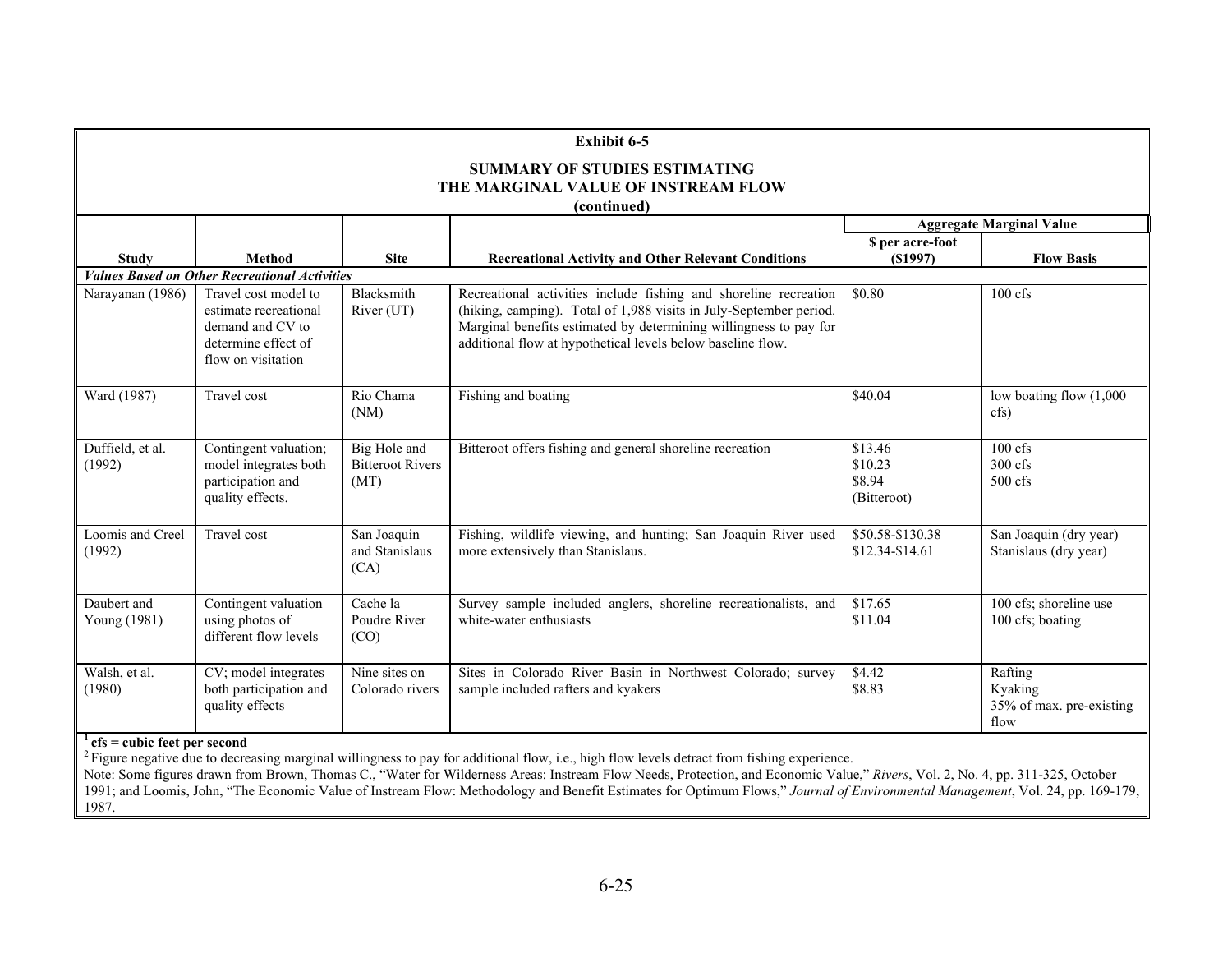used cross sectional analysis across the lower 48 states to determine that marginal values of flows for fishing are generally below \$10 per acre-foot, although regional values can be significantly higher. $^{21}$ 

Overall, available studies suggest that at depleted baseline flow levels, the marginal value of instream flow can be segmented into two categories:

- For rivers that either offer high-quality recreational opportunities or are used extensively for recreation, willingness to pay may be in the range of \$10 to \$50 per acre foot of water.
- For rivers that offer conventional recreational opportunities or receive only a modest number of visitors, lower values of about \$1 to \$10 per acre-foot may be more typical.

Estimates of willingness to pay for instream flow must be interpreted carefully. First, as discussed, the estimates are very sensitive to differences in use levels and the underlying value per day for recreation at the site. Duffield, et al. reviewed a number of studies of instream flow and concluded that comparing the marginal values requires correcting for key differences in activity levels, value per day of activity, and the baseline flows on which the marginal values are based $22$ 

Second, all of the instream flow studies cited here were conducted for rivers in the West. Seasonal water shortages are of greater concern in arid regions and may heighten concern over flows, thereby influencing willingness to pay estimates obtained in CV studies. Furthermore, most of the study rivers are in relatively undeveloped areas. Eastern rivers may be affected by other factors (e.g., shoreline development) that influence the recreational experience and willingness to pay. Overall, the available studies may overstate the value of flow in many rivers in the eastern U.S.

Finally, it is important to understand how the policy context of the instream flow studies differs from the current context of hydropower dam effects. Most of the studies consider competition between downstream recreational uses and consumptive uses. True consumptive uses such as irrigation and drinking water involve withdrawals that, to a great degree, are never

 <sup>21</sup> Hansen, LeRoy T. and Arne Hallam, "National Estimates of the Recreational Value of Streamflow," *Water Resources Research*, Vol. 27, No. 2, pp. 167-175, February 1991. Note that Hanson and Hallam considered values for marginal flow evaluated at current river flow levels nationwide. The marginal values estimated generally are lower than those found in other studies because the study did not focus on rivers subject to periodic or chronic low flow.

<sup>22</sup> Duffield, John, et al., *Instream Flows in the Missouri River Basin: A Recreation Survey and Economic Study*, prepared for Montana Department of Natural Resources and Conservation, July 1990.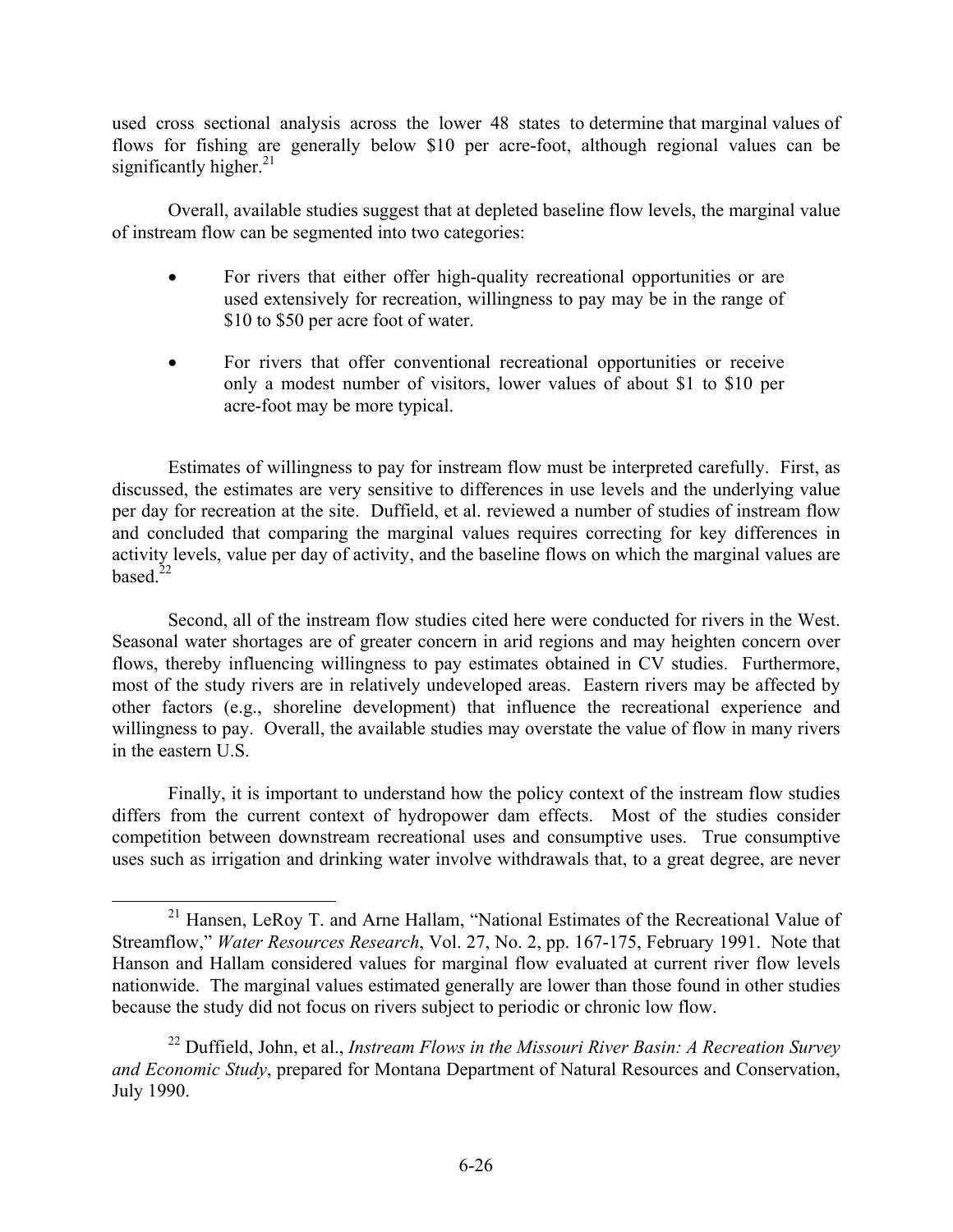returned to the river. In contrast, hydropower facilities generally affect flow by diverting water around by-pass reaches; the water ultimately is returned to the river.<sup>23</sup> The point at which the water is returned to the river, however, may be several miles downstream, affecting the ecology and uses of the bypass reach. Therefore, the size of the river reach affected becomes an important consideration when examining the applicability of existing instream flow studies to dam sites. While few of the studies specifically state the size of the river under consideration, it is possible that the studies apply to areas bigger than typical bypass reaches. Because the magnitude of benefits estimated for increased streamflow are a direct function of the degree of recreational use of the river (i.e., large reaches may be used more by more recreationalists), an instream flow valuation study for a bypass reach may find lower benefits per unit of flow than is found in the existing literature.

In contrast, it is noteworthy that many existing studies may *under*estimate the value of increased streamflow because they look exclusively at changes in willingness to pay among current river users. In addition to this effect, increased streamflow may attract new users to the site. The addition of new users increases the overall value of increased flow. The studies that have developed separate estimates of quality and participation effects have found that impacts on participation can add significantly to overall streamflow values.  $24$ 

### **Marginal Cost of Foregone Power**

 As noted earlier, estimates of the marginal value of an acre-foot of water for recreation can be compared to the marginal value of an acre-foot of water used to generate hydroelectric power to determine the most efficient allocation of the resource. To make this comparison, we must determine the marginal social cost imposed by foregoing one acre-foot of water at the dam. In most cases, the real marginal social cost will be the additional cost incurred to generate the lost electricity at the next best replacement power source. That is, the real cost is difference in the marginal cost of generating the power at the replacement source rather than the dam.

<sup>&</sup>lt;sup>23</sup> Note that impoundment of water and subsequent evaporative losses may be significant at some projects.

<sup>&</sup>lt;sup>24</sup> Duffield, John W., et al., "Recreation Benefits of Instream Flow: Application to Montana's Big Hole and Bitteroot Rivers," *Water Resources Research*, Vol. 28, No. 9, pp. 2169- 2181, September 1992.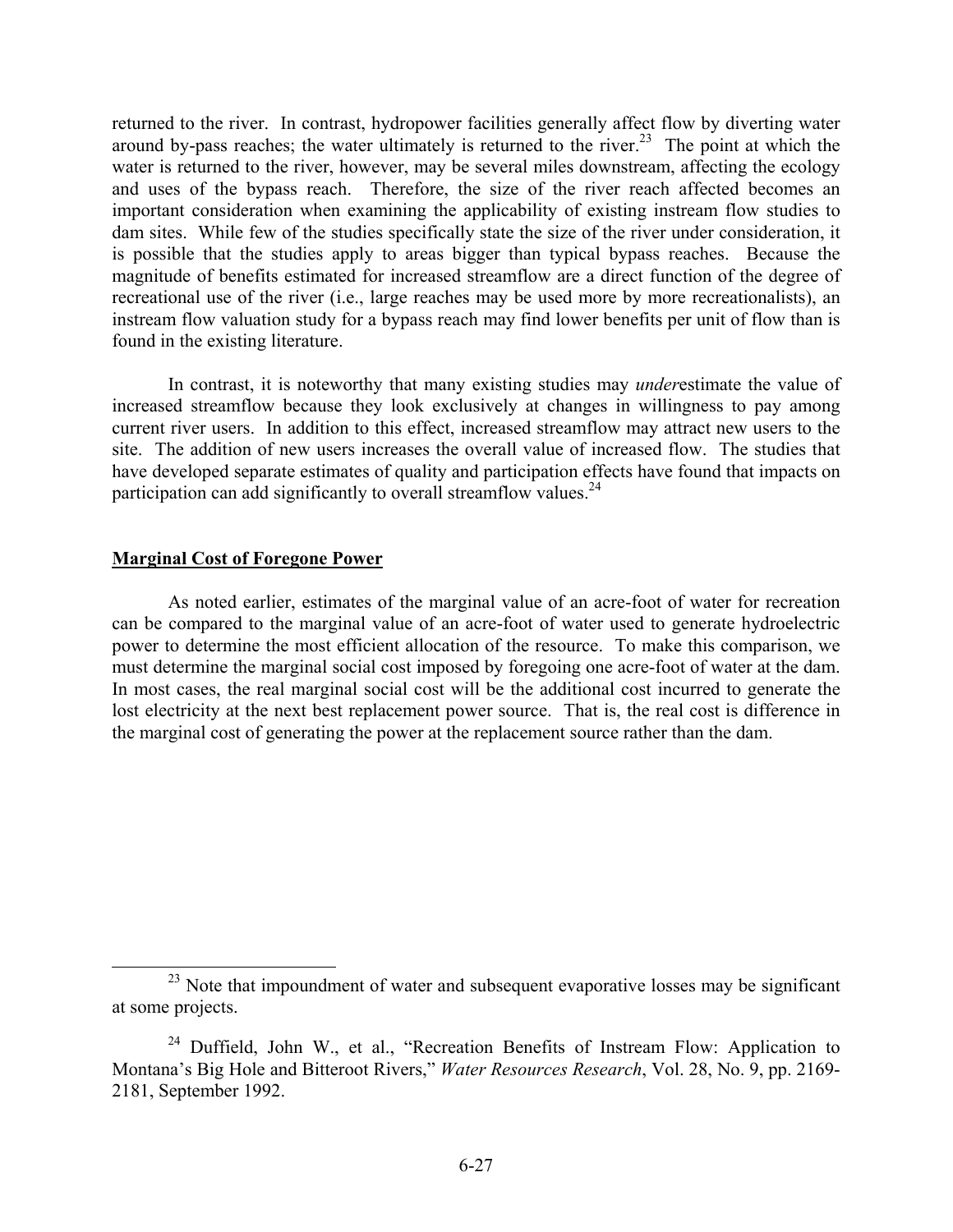To determine the marginal value of an acre-foot of water at the dam, we must first determine how much electricity an acre-foot of water generates. An acre-foot of water is estimated to generate 0.87 kilowatt hours of power per foot of head at the dam.<sup>25</sup> For example, at a dam with 200 feet of head, an acre-foot of water will generate 174 kilowatt hours of electricity (200  $*$  0.87 = 174).

 To value the foregone power, we need to know the difference in the marginal cost of generating the power at the dam versus the cost of generating at the replacement source. While hydropower facilities involve a large initial capital investment, the cost of generating small additional units of power is essentially zero; i.e., to simplify, we can assume that the marginal cost of generation at the dam is zero. Therefore, the incremental cost is simply the marginal cost to generate the power at the replacement source. To summarize, the marginal instream benefit of an acre-foot of water can be compared to the marginal cost of foregone power, where the marginal cost is estimated as:

 $MC = (Head * 0.87) * Marginal cost of generation at the replacement source$ 

### **Comparing Benefits and Costs of Streamflow**

 The approaches to estimating the benefits and costs of increased streamflow described above can be combined to develop a simple screening analysis of optimal resource allocation. This screening analysis can help determine whether more detailed analysis is warranted in a FERC relicensing action.

#### **Marginal Analysis**

 Exhibit 6-6 presents a simple illustration of how marginal benefits and costs of streamflow can be compared. In the example, the dam produces 87 kWh of electricity for each acre foot of water. The avoided replacement cost of power is \$0.03 per kWh, meaning that the cost of foregone power is \$2.61 per acre foot. Assume that the depleted river reach currently has flows of only 50 cfs, but has the potential to offer high-quality recreational fishing and rafting at higher flow levels. Therefore, the potential value per acre foot for recreation is likely in the higher range noted earlier -- \$10 to \$50 per acre foot. This simple comparison suggests that overall economic welfare would be enhanced if power generation is decreased and instream flow increased, i.e., further research on recreational values may be justified.

<sup>&</sup>lt;sup>25</sup> Loomis, John, and Marvin Feldman, "An Economic Approach to Giving 'Equal Consideration' to Environmental Values in FERC Hydropower Relicensing," *Rivers*, Vol. 5, No. 2, pp. 96-108; the figure is originally drawn from Gibbons, D., *The Economic Value of Water*, Resources for the Future, Washington, DC, 1986.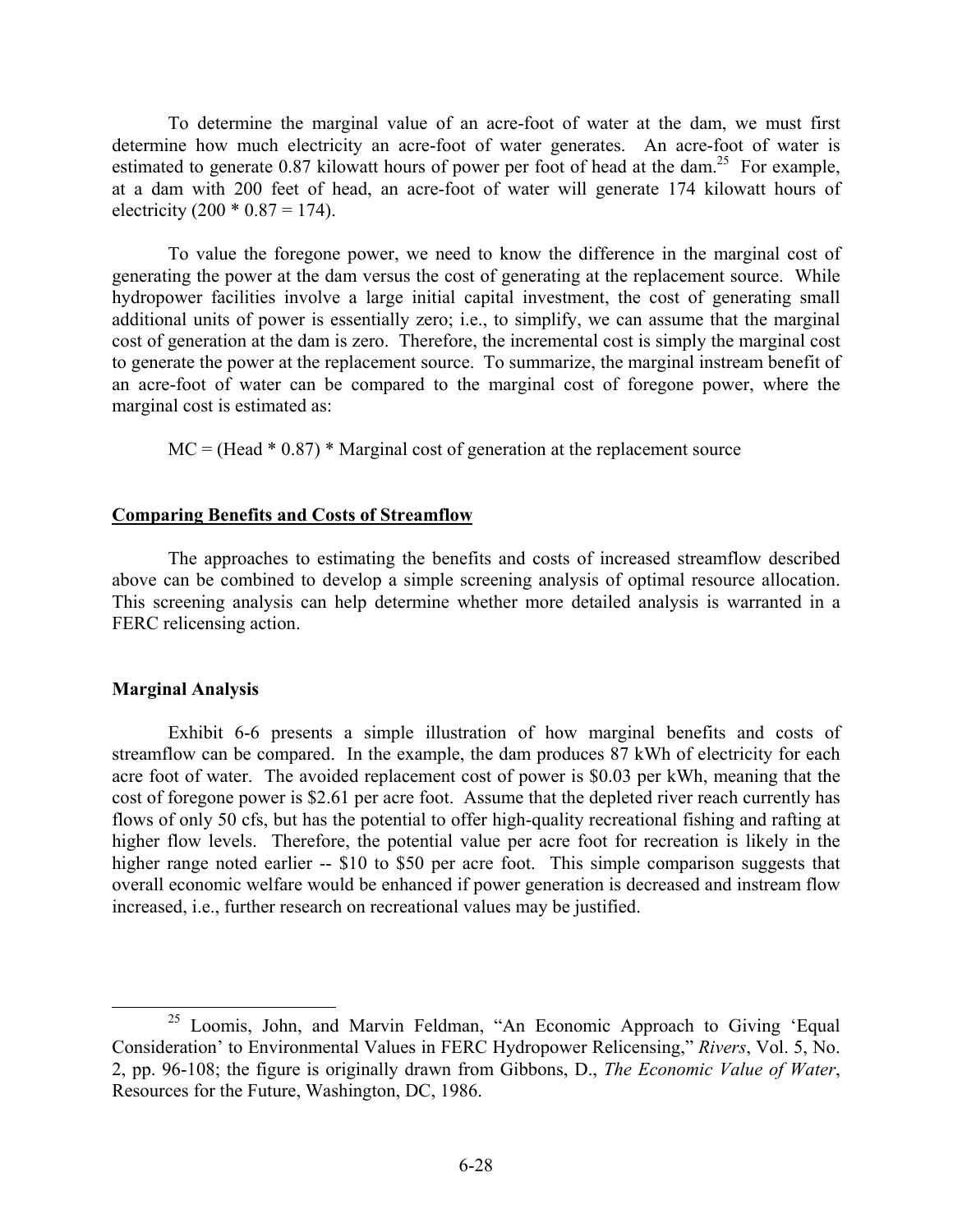| <b>Exhibit 6-6</b>                                                                   |              |  |  |  |  |  |
|--------------------------------------------------------------------------------------|--------------|--|--|--|--|--|
| <b>ILLUSTRATION COMPARING MARGINAL BENEFITS</b><br>AND COSTS OF INCREASED STREAMFLOW |              |  |  |  |  |  |
| Head at dam (feet)                                                                   | 100          |  |  |  |  |  |
| kWh per acre foot per foot of head (constant)                                        | 0.87         |  |  |  |  |  |
| kWh per acre foot                                                                    | 87           |  |  |  |  |  |
| Marginal cost of replacement power (\$/kWh)                                          | \$0.03       |  |  |  |  |  |
| Marginal cost of replacement power (\$/acre foot)                                    | \$2.61       |  |  |  |  |  |
| Range of potential recreational benefits (\$/acre foot)                              | \$10 to \$50 |  |  |  |  |  |

### **Aggregate Analysis**

 FWS participants in the relicensing process may also encounter situations where the licensee estimates the aggregate costs of higher instream flow. For example, the licensee may estimate that increasing river flows from 50 to 100 cfs for six months each year would reduce revenues by \$20,000 per year. In these cases, FWS may wish to simply estimate aggregate potential recreational benefits that are comparable to aggregate costs. Provided that the streamflow changes are relatively small, the marginal values reviewed above can be used to estimate total potential benefits associated with the increased streamflow.

 The first step in this type of aggregate analysis will be to convert streamflow changes, generally expressed in cfs, to changes in additional acre feet released to the river. Continuing the example, increasing streamflow from 50 to 100 cfs for six months each year translates to 18,050 additional acre feet of water flowing through the river. Specifically, one cfs per day equals 1.9835 acre feet. If an additional 50 cfs are released over 182 days (six months), this translates to 18,050 acre feet.<sup>26</sup>

 The next step would be to select a per-acre-foot value that is applicable to the river in question. If the affected river has characteristics similar to a river examined in one of the marginal value studies discussed above, the appropriate value could be applied. In most cases, however, it will be prudent to apply one of the general ranges of estimates discussed earlier. If the affected river offers the potential for average fishing and general streamside recreation, a marginal value in the \$1 to \$10 range will likely be appropriate. Multiplying the total acre feet added to flow (18,050) by this range yields an estimated instream recreational benefit of between roughly \$18,000 and \$180,000. The estimated cost of the increased flow (\$20,000) falls at the low end of this range, suggesting that the benefit of the increased flow may outweigh the costs. More detailed research on likely recreational effects of flow increases would be warranted.

**Example 3** As we review in our case study chapter, FERC applied this approach in relicensing the Morris Sheppard Dam in north Texas.

<sup>&</sup>lt;sup>26</sup> 50 \* 1.9835 \* 182 = 18,050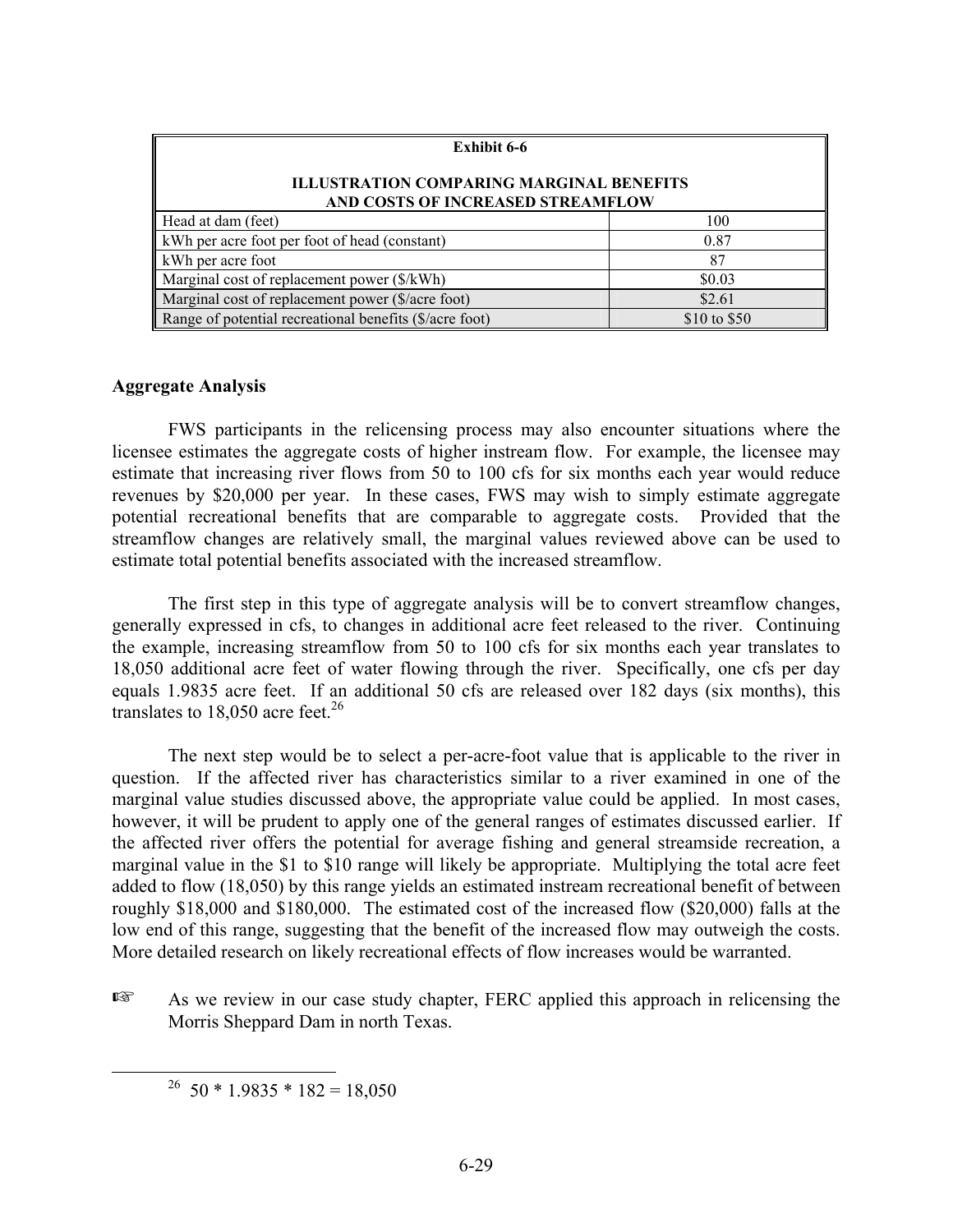### **ESTIMATING NON-USE VALUES USING BENEFITS TRANSFER**

As discussed, non-use values represent another potential major category of non-power benefits. Several contingent valuation studies are potentially relevant in inferring non-use and total (use and non-use) value for FERC relicensing alternatives. This section first provides brief summaries of these studies and then discusses how these estimates can be applied in a benefits transfer to obtain screening-level estimates of potential non-use values.

### **Relevant Contingent Valuation Studies**

The relevant contingent valuation studies can be separated into two groups: those that value the removal of a hydroelectric dam and those that value either increased river flows or the preservation of current flows. We summarize these studies in Exhibits 6-7 and 6-8 and in the discussion below.

### **Dam Removal Studies**

Two studies have explicitly considered individuals' willingness to pay for removal of dams. First, Loomis (1996) valued the removal of two Olympic Peninsula dams, the Elwha Dam and the Glines Canyon Dam, in Washington State. According to DOI, removal of the two dams would significantly improve the area's salmon and steelhead populations. A contingent valuation mail survey was used in valuing the removal of the two dams. The sample population consisted of three groups, residents of Clallam County on the Olympic Peninsula, residents of Washington State outside of Clallam County, and U.S. residents outside of Washington State. Estimated mean annual willingness to pay per household for the three groups was about \$60, \$74, and \$69 respectively.

| Exhibit 6-7                                                    |                                                                        |                    |                                             |                                             |  |  |  |
|----------------------------------------------------------------|------------------------------------------------------------------------|--------------------|---------------------------------------------|---------------------------------------------|--|--|--|
| <b>STUDIES OF WILLINGNESS TO PAY</b><br><b>FOR DAM REMOVAL</b> |                                                                        |                    |                                             |                                             |  |  |  |
| <b>Study</b>                                                   | <b>Resource Valued</b>                                                 | <b>Survey Type</b> | Population                                  | <b>Annual WTP</b> per<br>Household (\$1997) |  |  |  |
| Loomis, 1996                                                   | Removal of Elwha and<br>Glines Canyon dams,<br><b>Washington State</b> | Mail               | Clallam County<br>households                | \$60                                        |  |  |  |
|                                                                |                                                                        |                    | <b>Washington State</b>                     | \$74                                        |  |  |  |
|                                                                |                                                                        |                    | Other U.S. States                           | \$69                                        |  |  |  |
| Gilbert et al.,<br>1996                                        | Removal of Newport No.<br>11 Diversion Dam,<br>Vermont                 | Telephone          | <b>Orleans County</b>                       | \$67                                        |  |  |  |
|                                                                |                                                                        |                    | Vermont, excluding<br><b>Orleans County</b> | \$52                                        |  |  |  |

 $E^*$  A case study in Chapter 7 of this report provides details on the approach and findings of the Loomis study.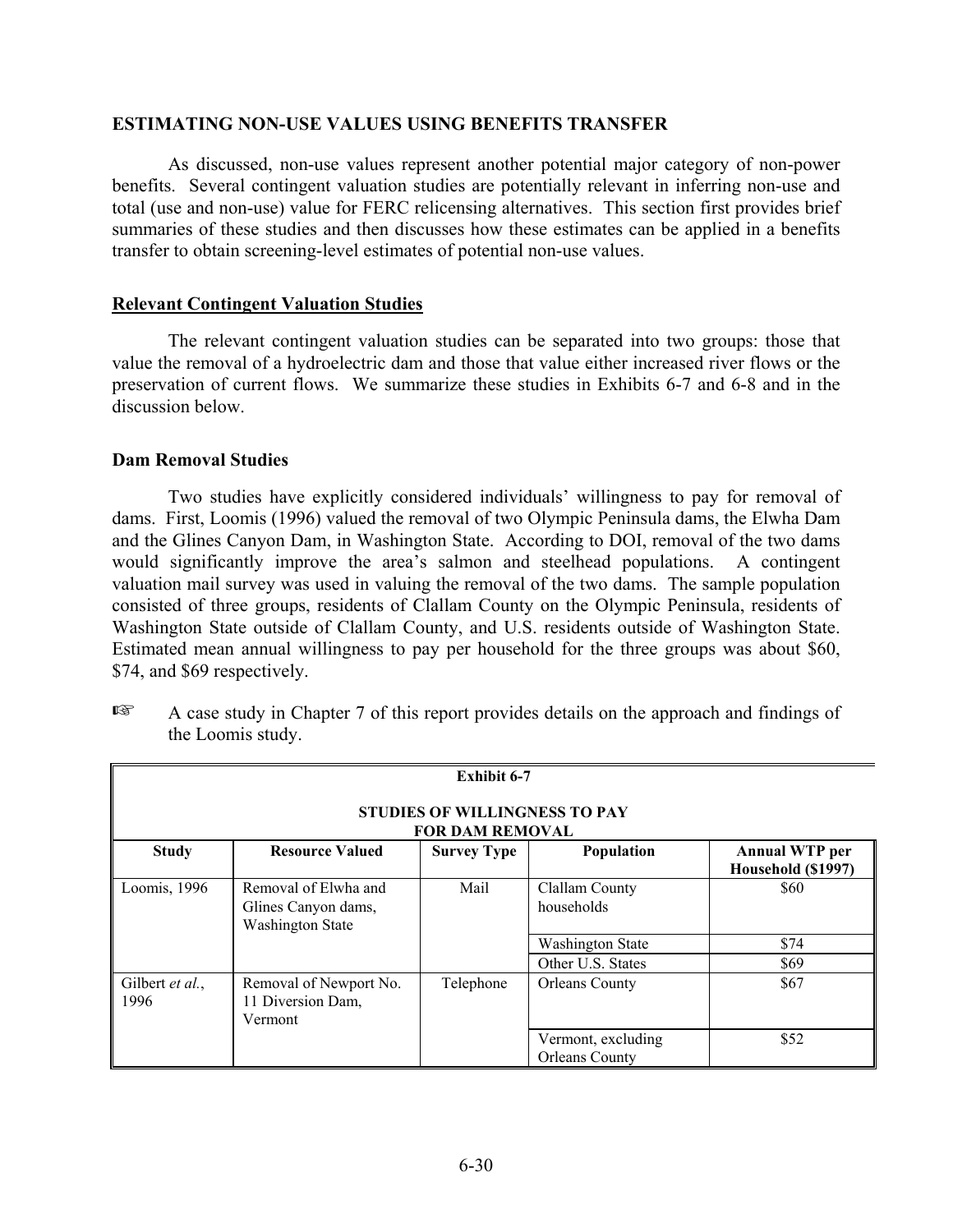Second, Gilbert et al. (1996) valued the removal of Newport No. 11 Diversion Dam on the Clyde River near Newport, Vermont. A contingent valuation telephone survey was used to value dam removal and restoration of landlocked salmon to the 1/4 mile portion of the Clyde River closest to Newport. The sample population was divided into households from local Orleans County and households from the rest of Vermont. Respondents were first asked a dichotomous choice question wherein they agreed to either an \$80 or \$130 annual payment. Funds collected would go into a trust fund set up especially for funding the dam removal. After answering the dichotomous choice question, respondents were asked to report the most they would be willing to pay for the program, a special type of open-ended question. Due to complications resulting from the small number of bids, value estimates were based on the second, open-ended response. The estimated mean annual willingness to pay was \$67 for the Orleans County group and \$52 for the rest of Vermont.

### **River Flow Studies**

 A second set of contingent valuation studies examines willingness to pay for restoration or preservation of river flow (see Exhibit 6-8). First, Clonts and Malone (1990) valued the preservation of flows in fifteen free-flowing rivers in Alabama, a state where only 20 percent of the nearly 12,000 miles of streams and rivers remain free-flowing. Through several questions on Alabama river-related activities, users and non-users were identified. Mean annual willingness to pay to maintain the fifteen study rivers in their natural condition was estimated to be about \$96 for the user households and \$59 for non-user households.

Sanders, et al. (1990) valued the preservation of flows in sections of eleven Colorado rivers. Preservation would be accomplished by designating the sections protected under the Federal Wild and Scenic Rivers Act (1968). The survey asked respondents to report their willingness to pay for protecting flows on their favorite of the eleven rivers, their top two choices, top three choices, top four choices, and for all eleven rivers. Mean annual willingness to pay for the most important river was \$26.52; for the three most important rivers, \$59.91; and for all eleven rivers, \$155.36.

Berrens et al. (1996) valued the protection of minimum instream flows on New Mexico rivers. The survey explained to respondents the legal use of water in New Mexico and how current consumption and diversion threatens eleven fish populations considered either threatened or endangered. Respondents were asked to state their willingness to pay into a special trust fund designated for purchasing water to maintain instream flows. The mean willingness to pay for the protection of minimum instream flows in all New Mexico rivers was estimated to be \$94. Part of the sample was first asked a question about their willingness to pay to protect flows in a single river, the Rio Grande, where only one of the eleven fish populations would benefit. The estimated willingness to pay for this more limited commodity was about \$30.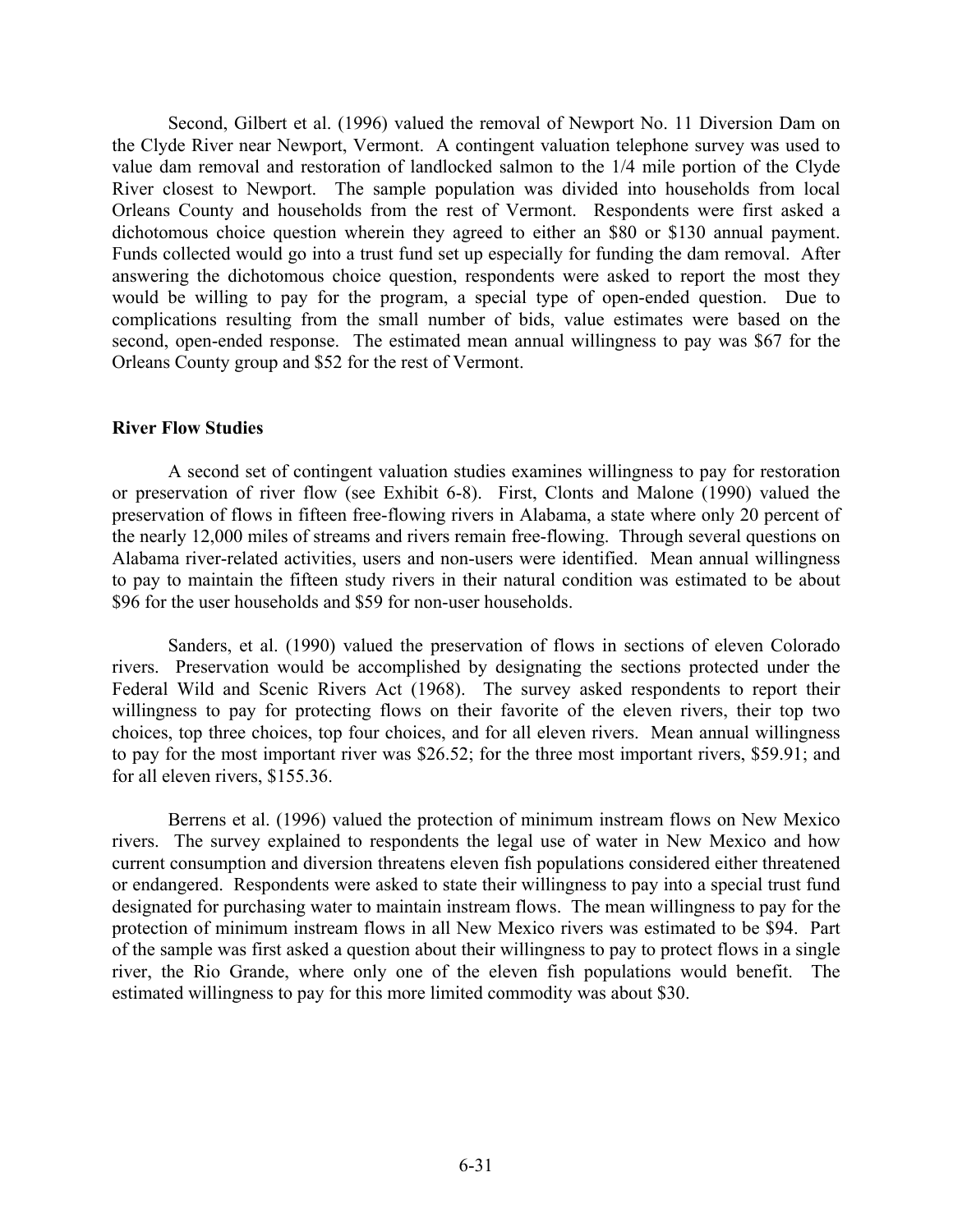| <b>Exhibit 6-8</b>                                                                            |                                                                                 |                       |                              |                                           |  |  |  |  |
|-----------------------------------------------------------------------------------------------|---------------------------------------------------------------------------------|-----------------------|------------------------------|-------------------------------------------|--|--|--|--|
| <b>STUDIES OF WILLINGNESS TO PAY FOR</b><br><b>IMPROVEMENT OR PRESERVATION OF RIVER FLOWS</b> |                                                                                 |                       |                              |                                           |  |  |  |  |
| <b>Study</b>                                                                                  | <b>Resource Valued</b>                                                          | <b>Survey Type</b>    | Population                   | Annual<br>WTP per<br>Household<br>(S1997) |  |  |  |  |
| Clonts and Malone,<br>1990                                                                    | Preservation of Flows in 15<br>Alabama Rivers                                   | Telephone             | <b>River Users</b>           | \$96                                      |  |  |  |  |
|                                                                                               |                                                                                 |                       | Non-Users                    | \$59                                      |  |  |  |  |
| Sanders et al., 1990                                                                          | Designation as Wild and Scenic<br>of up to 11 Colorado Rivers                   | Mail                  | Colorado Households          | \$27 <sup>a</sup>                         |  |  |  |  |
|                                                                                               |                                                                                 |                       |                              | \$60                                      |  |  |  |  |
|                                                                                               |                                                                                 |                       |                              | \$155                                     |  |  |  |  |
| Berrens et al., 1996                                                                          | Minimum Instream Flows in all<br>New Mexico Rivers (to protect<br>fish species) | Telephone             | New Mexico<br>Households     | \$30 <sup>b</sup>                         |  |  |  |  |
|                                                                                               |                                                                                 |                       |                              | \$94                                      |  |  |  |  |
| White River Valuation<br><b>Study</b> , 1998                                                  | Preventing Hydro Development<br>of White River in Vermont                       | Mail                  | White River<br>Households    | \$52                                      |  |  |  |  |
|                                                                                               |                                                                                 |                       | Other Vermont<br>Households  | \$19                                      |  |  |  |  |
|                                                                                               |                                                                                 |                       | Non-user White<br>River      | $$24^{\circ}$                             |  |  |  |  |
|                                                                                               |                                                                                 |                       | Non-user Other               | \$15 <sup>c</sup>                         |  |  |  |  |
| Welsh et al., 1995                                                                            | Reducing Flow Fluctuations on<br>the Colorado River, Glen<br>Canyon Dam         | Mail and<br>Telephone | U.S. Households              | \$21 <sup>d</sup>                         |  |  |  |  |
|                                                                                               |                                                                                 |                       | Salt Lake City<br>Households | \$30                                      |  |  |  |  |

a. The estimates provided are for preservation of the most important, three most important, and the entire set of eleven rivers.

b. The first estimate coincides with a valuation scenario that would protect a single fish species in one river whereas the second estimate pertains to preservation of eleven fish species on all New Mexico Rivers.

c. Estimates are of the median willingness to pay.

d. The study provided three alternatives for reduced flow fluctuations. This estimate is associated with the greatest reduction.

The National Wildlife Federation (1998) valued the prevention of obstructions and diversions on Vermont's White River. The White River is one of only two Vermont rivers that flows free of obstructions or diversions for its entire length. Half of the survey sample was from households located along the White River (locals) and the other half of the sample was drawn from households located in other areas of Vermont (state). Respondents were first asked about their use of the White River, allowing identification of users and non-users for both the local and state populations. Respondents then were asked about their willingness to pay to prevent any reduction in White River flow levels using first a dichotomous choice question and then a follow-up open-ended question. Prior to the valuation questions, Estimates of mean annual willingness to pay was \$52 for the local population and \$19 for the state population. For the separate user and non-user groups only median willingness to pay, as opposed to the mean, was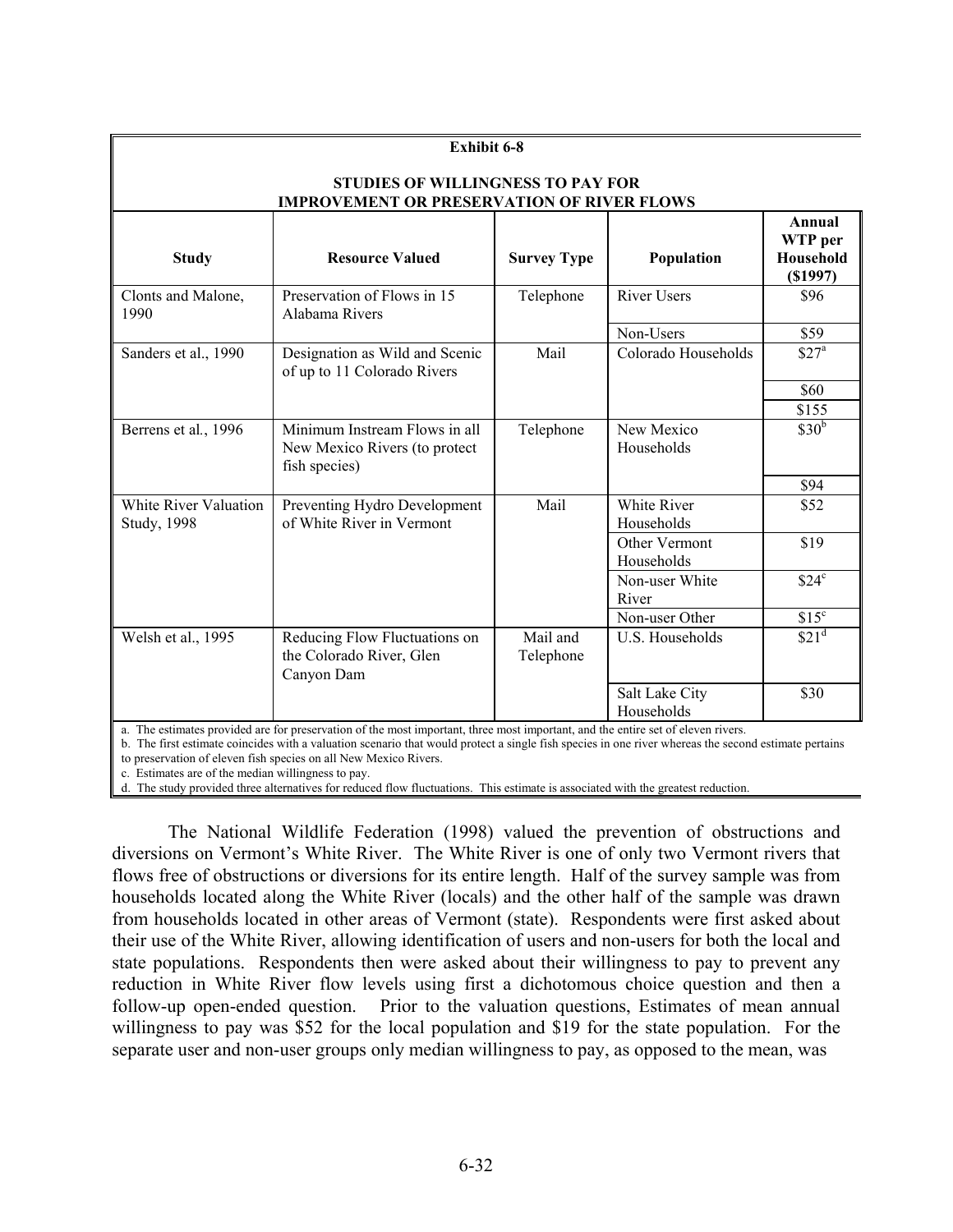provided. The estimated medians for users and non-users within the local population are \$83 and \$24, respectively. For the state population the estimated median willingness to pay for users and non-users was \$45 and \$15, respectively.

Finally, Welsh et al. (1995) valued the reduction of flow fluctuations on the Colorado River resulting from operation of the Glen Canyon Dam. A contingent valuation mail survey was administered to households in the Salt Lake City area and to other U.S. households. A follow-up telephone survey was administered to mail survey non-respondents. Three alternative flow regimes were considered for both the Salt Lake and national population: (1) moderate fluctuating flow; (2) low fluctuating flow; and (3) seasonally adjusted steady flow. For the Salt Lake population the means of payment was through increased utility bills; the national population was presented with an increase in taxes. For the national population, the estimated means of household willingness to pay were (1) \$14, (2) \$21, and (3) \$21. For the Salt Lake population, the estimated means were (1) \$23, (3) \$22, and (3) \$30.

# **Applying Existing Estimates in Benefits Transfer**

 One simple application of the non-use value estimates described above would entail the following steps:

- Identification of an applicable willingness to pay estimate based on the commodity under consideration (e.g., dam removal);
- Determination of the relevant number of households that hold values for the river resource in question; and
- Estimation of an aggregate willingness to pay estimate, multiplying the chosen per-household estimate by the appropriate number of households.

Below, we discuss these steps in more detail for dam removal and flow restoration.

Several caveats to this type of benefits transfer are noteworthy. First, when analyzing multiple benefit categories (e.g., non-use values and recreational fishing values) the analyst must be sensitive to issues of double-counting. Unless explicitly separated, the studies discussed above capture total value, that is, use and non-use value. In some cases, the distinction between users and non-users can be inferred from the segment of the population surveyed. For example, the residents of the county in which the river is located are more likely to be users than are state or nationwide respondents. The analyst should be cautious not to combine, for example, estimated angler consumer surplus estimates with total use estimates for households located near the river.

Furthermore, given the limited set of existing studies, it is almost certain that no single study will be a perfect match for a benefits transfer policy site. Thus it makes sense to consider generating estimates from more than one study if possible, or perhaps adjusting an existing estimate. The major advantage of using multiple estimates is the ability to arrive at a range of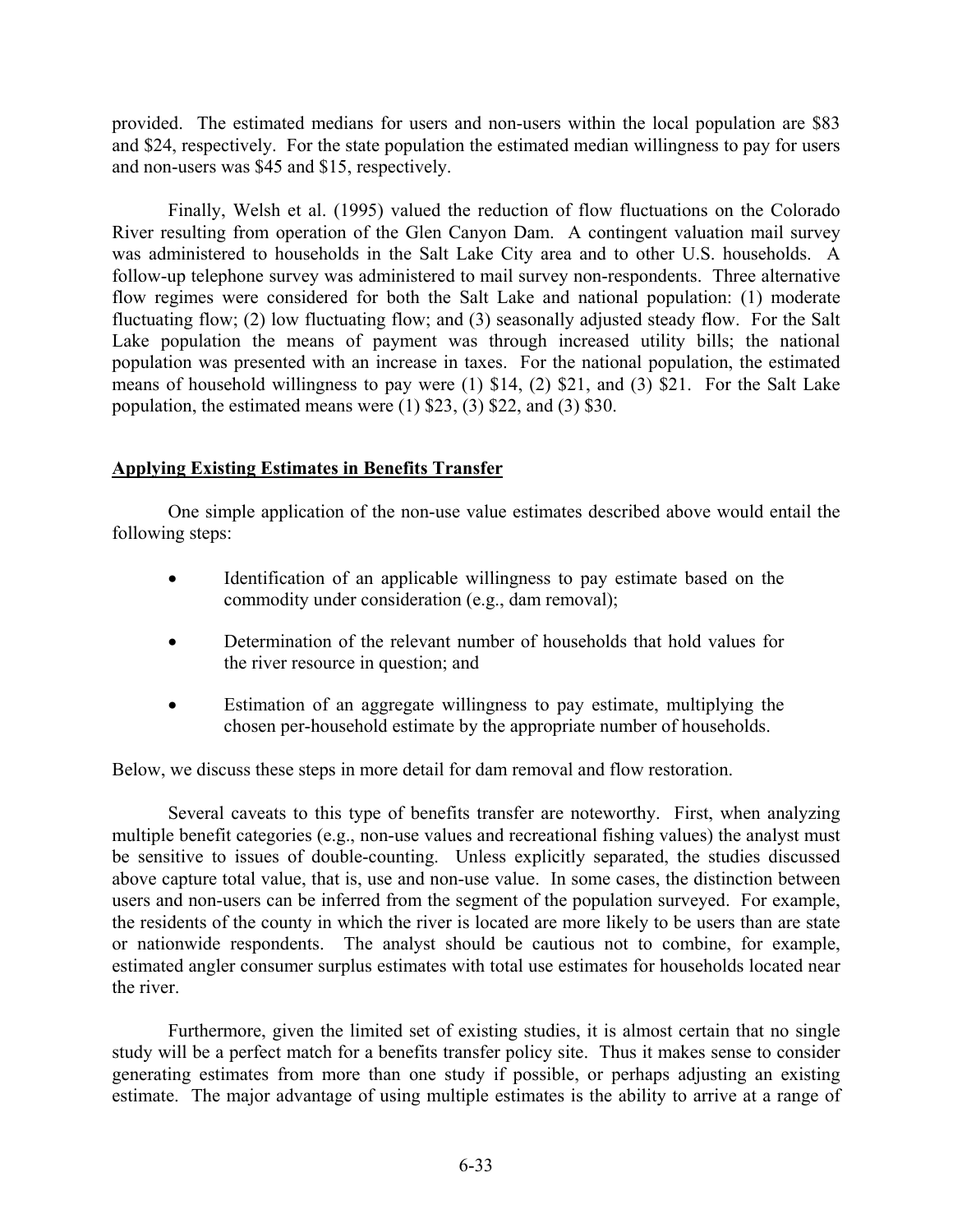potential benefits that can then be used to aid in the decision whether original research is warranted.

# **Benefits Transfer for Valuing Dam Removal**

 In cases where the primary relicensing alternative is dam removal, Loomis (1996) and Gilbert et al. (1996), are the obvious candidates for consideration in benefits transfer. The first factor to consider in choosing between the two studies is how well the study site conditions after dam removal match either of the existing study site conditions. The Loomis study valued a very high-profile resource, one with national significance due to the dam's proximity to Olympic National Park. The ecological improvements associated with removal of the Elwha River dams were also expected to be quite significant. On the other hand, the Clyde River study involved a resource of regional significance with a much smaller affected area (1/4 of a mile), although this area was adjacent to the town of Newport. The Loomis study estimates could be used to establish an upper range for major resource improvements that are of national significance. For resources of regional significance, the Gilbert study estimates are more applicable or perhaps a fraction of the estimates from Loomis study.

 To identify the number of households holding non-use value for the affected river resource, the analyst should consider the "extent of market" questions reviewed earlier; i.e., how unique is the resource and what geographic area is likely to care about the resource? For example, if the resource is of regional significance, then the total number of households statewide minus the number of households in the immediate area (i.e., those most likely to hold use values) is probably most applicable.<sup>27</sup> Note that the relevant set of households holding nonuse values may not be well reflected by state boundaries; the count of total households may include counties in neighboring states.

 As an example, suppose that the alternative of removing a hydroelectric dam in Washington State is being considered. Dam removal is expected to result in fish population increases similar to those in the Loomis study for an affected area smaller than in the Loomis study, but larger than in the Gilbert study. A reasonable upper-bound value might be \$65 per household, based on the Loomis findings, adjusted down for the difference in the significance of the resource. A lower bound of \$50 per household from the Gilbert study could also be applied. Suppose that the number of Washington State households is 14 million and the immediate study area consists of 750,000 households. If only non-use values are at issue, then the upper bound estimate is obtained by multiplying 13.25 million and \$65; the lower bound is obtained by

 $27$  Recall that consumer surplus estimates from most of the available studies reflect use and non-use value. If no other methods are being considered for use benefits, then total use and non-use benefits could be derived for the local households by multiplying the Loomis or Gilbert county estimates by the number of households in the immediate county. If other benefits transfer methods are being used, then it is advisable to avoid applying these local estimates to avoid double-counting.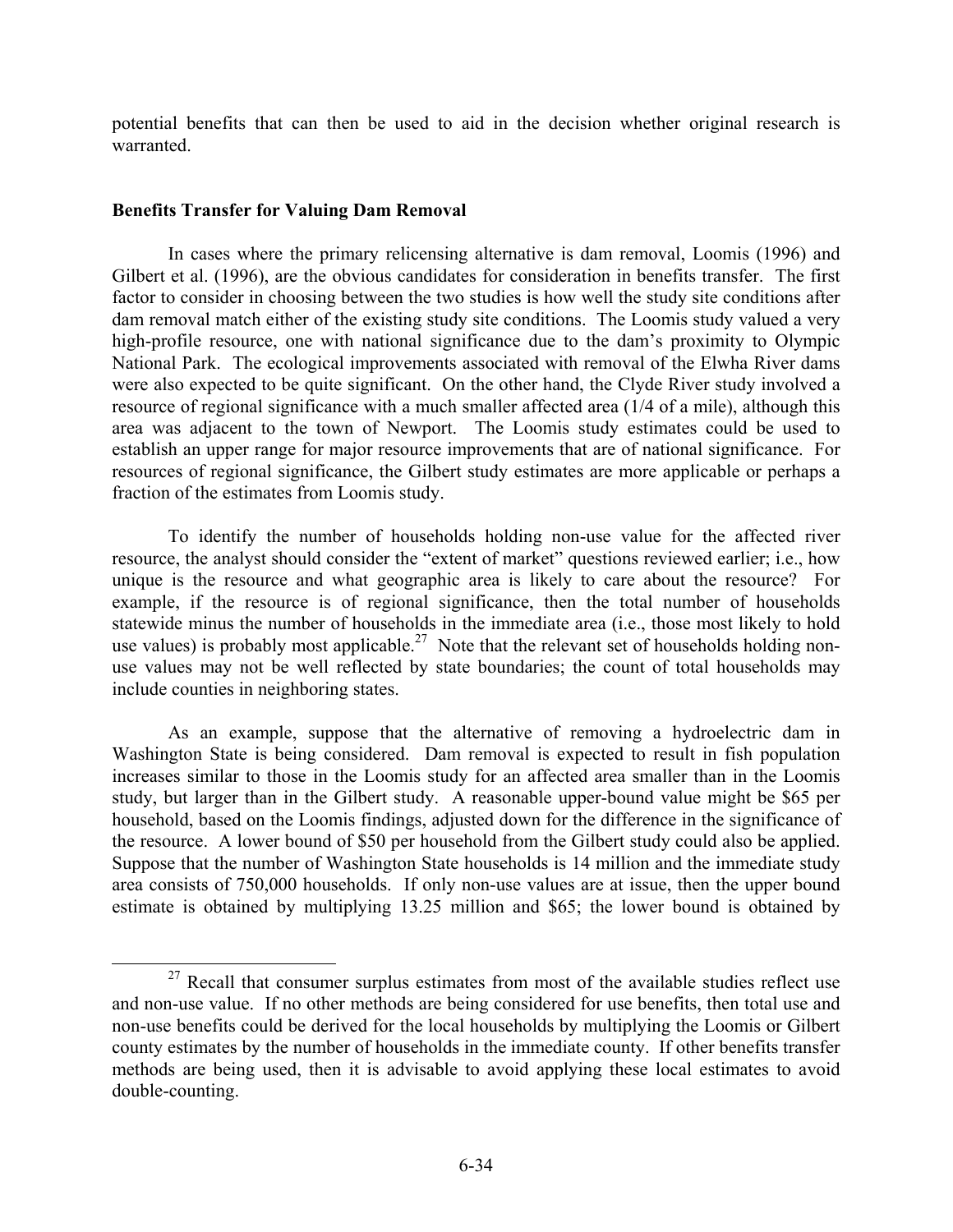multiplying the number of households by \$50. A preliminary range of non-use benefits is then \$662 million to \$861 million.

 In addition, when considering non-use benefits on a screening level, the analyst could also "back into" useful estimates as described for recreational fishing. For example, dam removal costs and the present value of gross power benefits may total \$40 million. We may also know that one million households have non-use values associated with dam removal. The analyst can then ask what willingness to pay per household figure would make the present value of the non-use benefits to exceed the dam removal costs. In this example, willingness to pay per household would only need to be about \$3.30 (assuming a 30-year period and seven percent discount rate) for the benefits of dam removal to exceed the costs. Placing this minimum willingness to pay in the context of existing estimates suggests that non-use values would likely exceed dam removal costs.

 Finally, note that dam removal options may occasionally affect resources of national significance. The practice of multiplying the number of U.S. households by an existing consumer surplus estimate is potentially appropriate in these cases. However, serious consideration of dam removal for a resource of national significance will likely warrant original research, eliminating the need for benefits transfer.

### **Benefits Transfer for Valuing Restoration of River Flow**

 In applying willingness to pay estimates from studies valuing flow changes, guidelines similar to those discussed for dam removal apply. Several additional factors must be considered. First, the existing studies consider flow preservation or restoration that represent major changes relative to operations at most hydroelectric dams.<sup>28</sup> Thus, for minor changes in flow that do not significantly affect river ecology, the existing estimates provide little insight into potential nonuse values.

Second, the estimates from the existing studies often reflect values for more than one river, and so must be applied carefully. The Clonts and Malone study exclusively considered the preservation of fifteen rivers and would not be directly applicable when only a single river is involved, although an adjustment of this estimate is possible. The Sanders et al. study as well as the Berrens et al. study focused primarily on the preservation of multiple rivers; these studies do, however, provide estimates for preserving or increasing flows to a single river.

When considering significant flow restoration, the analyst can estimate approximate nonuse values by combining willingness to pay ranges from the studies with the applicable number of households as described above. Based on results in the Clonts and Malone, Sanders, and White River studies, a reasonable range of non-use values for households not immediately located on the river would be \$5 to \$25. Specifically, the Clonts and Malone non-user value

<sup>&</sup>lt;sup>28</sup> The Welsh, et al. study did consider a moderate fluctuating flow, but the study site, Glen Canyon Dam on the Colorado River, is far from typical.